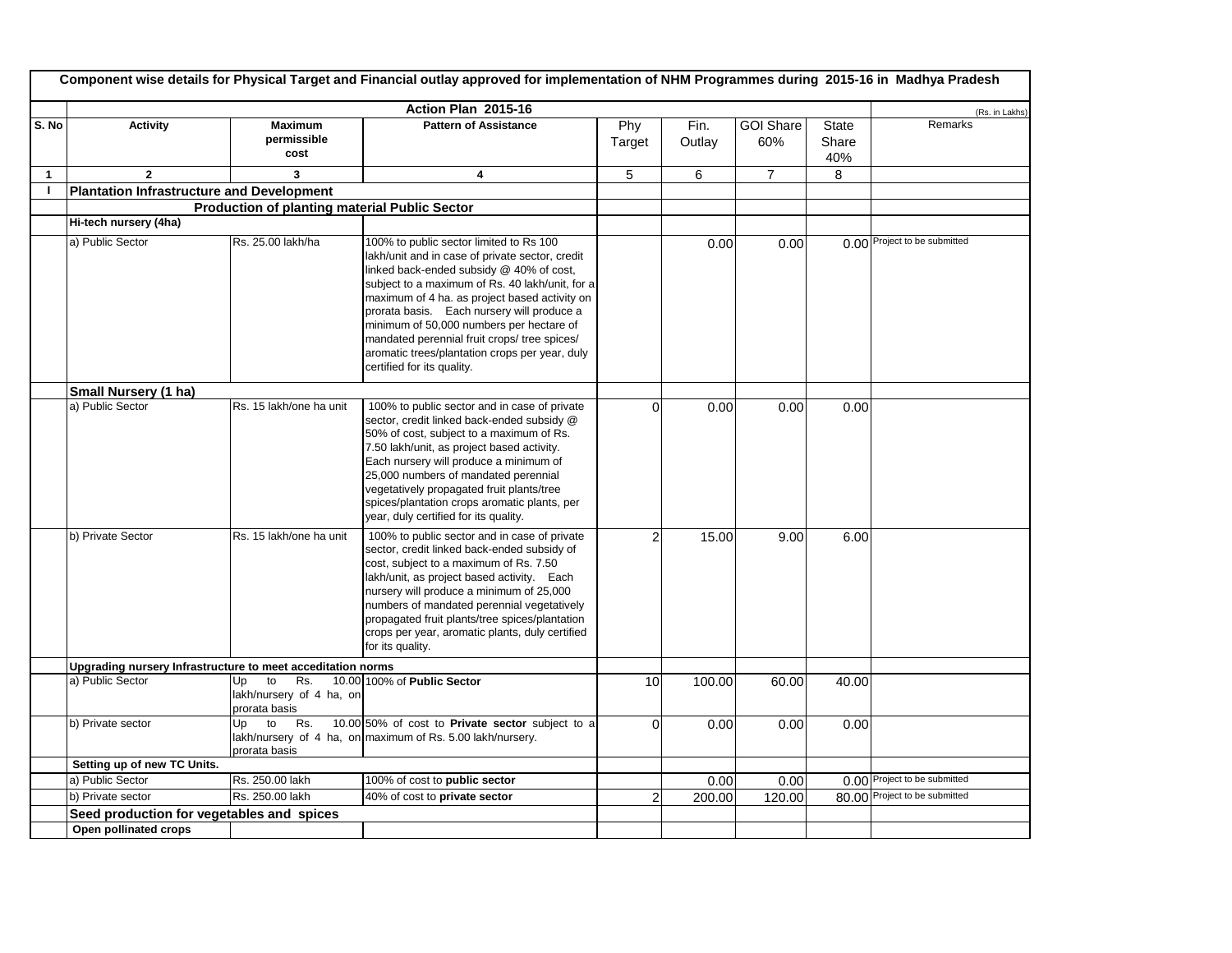|                | Component wise details for Physical Target and Financial outlay approved for implementation of NHM Programmes during 2015-16 in Madhya Pradesh |                                               |                                                                                                                                                                                                                                                                                                                             |               |                |                         |                              |                              |  |  |
|----------------|------------------------------------------------------------------------------------------------------------------------------------------------|-----------------------------------------------|-----------------------------------------------------------------------------------------------------------------------------------------------------------------------------------------------------------------------------------------------------------------------------------------------------------------------------|---------------|----------------|-------------------------|------------------------------|------------------------------|--|--|
|                |                                                                                                                                                |                                               | Action Plan 2015-16                                                                                                                                                                                                                                                                                                         |               |                |                         |                              | (Rs. in Lakhs)               |  |  |
| S. No          | <b>Activity</b>                                                                                                                                | <b>Maximum</b><br>permissible<br>cost         | <b>Pattern of Assistance</b>                                                                                                                                                                                                                                                                                                | Phy<br>Target | Fin.<br>Outlay | <b>GOI Share</b><br>60% | <b>State</b><br>Share<br>40% | Remarks                      |  |  |
| $\mathbf{1}$   | $\mathbf{2}$                                                                                                                                   | 3                                             | 4                                                                                                                                                                                                                                                                                                                           | 5             | 6              | $\overline{7}$          | 8                            |                              |  |  |
|                | a) Public Sector                                                                                                                               | Rs. 35,000/ha                                 | 100% of cost, limited to 5 ha.<br>Output target<br>of seed for each crop will be fixed by the<br>individual state.                                                                                                                                                                                                          | 100.00        | 35.00          | 21.00                   | 14.00                        |                              |  |  |
|                | b) Private sector                                                                                                                              | Rs. 35,000/ha                                 | 35% in general areas and 50% in NE &<br>Himalayan States, Tribal Sub Plans (TSP)<br>areas, Andaman & Nicobar & Lakshadweep<br>Islands, limited to 5 ha. Output target of<br>seed for each crop will be fixed by the<br>individual state.                                                                                    | 60            | 7.35           | 4.41                    | 2.94                         |                              |  |  |
|                |                                                                                                                                                | Associations recognized by NHB/ MoA, PSU)     | Import of planting material for trial & demonstration purpose (By State Government, Grower                                                                                                                                                                                                                                  |               |                |                         |                              |                              |  |  |
|                | a) Public sector                                                                                                                               | Rs. 100.00 lakh                               | 100% of cost for State Govt. PSUs, as<br>project based                                                                                                                                                                                                                                                                      |               | 0.00           | 0.00                    |                              | 0.00 Project to be submitted |  |  |
|                | b) Private sector                                                                                                                              | Rs. 100.00 lakh                               | 50% to Grower Associations.                                                                                                                                                                                                                                                                                                 | 0             | 0.00           | 0.00                    | 0.00                         |                              |  |  |
|                | Sub-total Planting material                                                                                                                    |                                               |                                                                                                                                                                                                                                                                                                                             | 2.00          | 357.35         | 214.41                  | 142.94                       |                              |  |  |
| $\overline{2}$ |                                                                                                                                                | Establishment of new gardens / Area Expansion |                                                                                                                                                                                                                                                                                                                             |               |                |                         |                              |                              |  |  |
|                | Fruit crops other than cost intensive crops using normal spacing (For a maximum<br>area of 4 ha per beneficiary)                               |                                               |                                                                                                                                                                                                                                                                                                                             |               |                |                         |                              |                              |  |  |
|                | <b>Fruits - Perennials</b>                                                                                                                     |                                               |                                                                                                                                                                                                                                                                                                                             |               |                |                         |                              |                              |  |  |
|                | (a) Cost intensive crops                                                                                                                       |                                               |                                                                                                                                                                                                                                                                                                                             |               |                |                         |                              |                              |  |  |
|                | v) Banana (TC)                                                                                                                                 |                                               |                                                                                                                                                                                                                                                                                                                             |               |                |                         |                              |                              |  |  |
|                | Integrated package with<br>a)<br>drip irrigation.                                                                                              | Rs. 3.00 lakh/ha                              | Maximum of Rs. 1.20 lakh/ha (40 % of cost)<br>for meeting the expenditure on planting<br>material and cost of material for drip system,<br>INM/IPM etc., in 2 installments (75:25).                                                                                                                                         | 60            | 54.00          | 32.40                   | 21.60                        |                              |  |  |
|                | b) Without integration                                                                                                                         | Rs. 1.25 lakh/ha.                             | Max. of Rs. 0.50 lakh per ha, (40% of cost) for<br>meeting the expenditure on planting material<br>and cost of INM/IPM in 2 installments<br>$(75:25)$ .<br>For (a) and (b) above, in the case of TSP<br>areas, Andaman & Nicobar and Lakshadweep<br>Islands, assistance will be @ 50% of cost in<br>2 installments (75:25). | 600           | 225.00         | 135.00                  | 90.00                        |                              |  |  |
|                | Sub total                                                                                                                                      |                                               |                                                                                                                                                                                                                                                                                                                             | 660           | 279.00         | 167.40                  | 111.60                       |                              |  |  |
|                | Maintenance with Integration                                                                                                                   |                                               |                                                                                                                                                                                                                                                                                                                             |               |                |                         |                              |                              |  |  |
|                | 1st Year                                                                                                                                       |                                               |                                                                                                                                                                                                                                                                                                                             | 256           | 76.80          | 46.08                   | 30.72                        |                              |  |  |
|                | Maintenance without Integration                                                                                                                |                                               |                                                                                                                                                                                                                                                                                                                             |               |                | 0.00                    | 0.00                         |                              |  |  |
|                | 1st Year                                                                                                                                       |                                               |                                                                                                                                                                                                                                                                                                                             | 620           | 77.50          | 46.50                   | 31.00                        |                              |  |  |
|                | <b>Sub total Maintenance</b>                                                                                                                   |                                               |                                                                                                                                                                                                                                                                                                                             | 876.00        | 154.30         | 92.58                   | 61.72                        |                              |  |  |
|                | vii) Papaya                                                                                                                                    |                                               |                                                                                                                                                                                                                                                                                                                             |               |                |                         |                              |                              |  |  |
|                | a) Integrated package with<br>drip irrigation.                                                                                                 | Rs. 2.00 lakh/ha.                             | Maximum of Rs. 0.80 lakh/ha (40% of the<br>cost) for meeting expenditure on planting<br>material, drip irrigation and cost of material for<br>INM/IPM, in 2 installments (75:25).                                                                                                                                           | 140           | 84.00          | 50.40                   | 33.60                        |                              |  |  |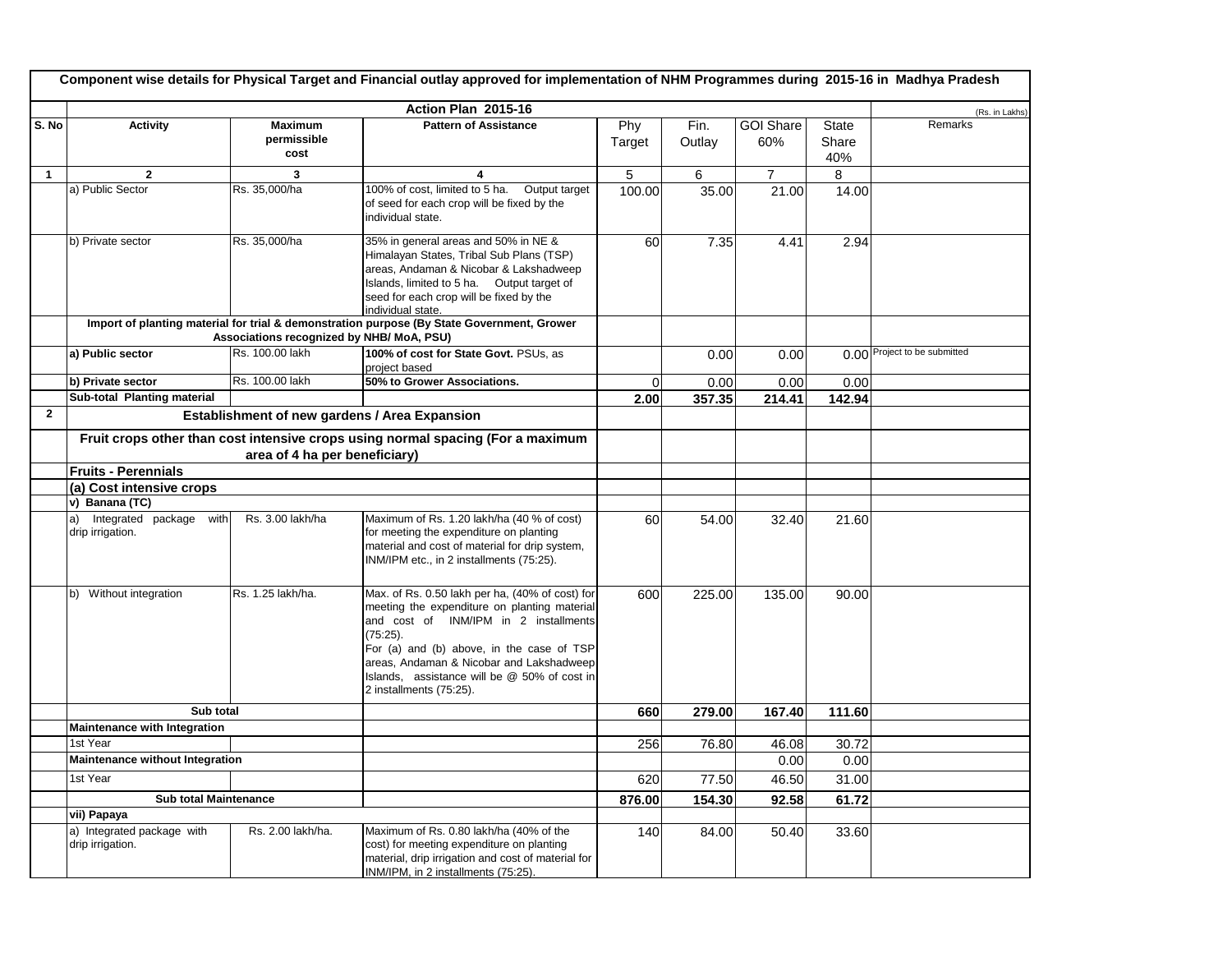|              | Component wise details for Physical Target and Financial outlay approved for implementation of NHM Programmes during 2015-16 in Madhya Pradesh |                                       |                                                                                                                                                                                                                                                                                                                                                              |                |                |                         |                              |                |  |  |
|--------------|------------------------------------------------------------------------------------------------------------------------------------------------|---------------------------------------|--------------------------------------------------------------------------------------------------------------------------------------------------------------------------------------------------------------------------------------------------------------------------------------------------------------------------------------------------------------|----------------|----------------|-------------------------|------------------------------|----------------|--|--|
|              |                                                                                                                                                |                                       | Action Plan 2015-16                                                                                                                                                                                                                                                                                                                                          |                |                |                         |                              | (Rs. in Lakhs) |  |  |
| S. No        | Activity                                                                                                                                       | <b>Maximum</b><br>permissible<br>cost | <b>Pattern of Assistance</b>                                                                                                                                                                                                                                                                                                                                 | Phy<br>Target  | Fin.<br>Outlay | <b>GOI Share</b><br>60% | <b>State</b><br>Share<br>40% | Remarks        |  |  |
| $\mathbf{1}$ | $\mathbf{2}$                                                                                                                                   | 3                                     | 4                                                                                                                                                                                                                                                                                                                                                            | 5              | 6              | $\overline{7}$          | 8                            |                |  |  |
|              | b) Without integration                                                                                                                         | Rs. 60,000/ha                         | Maximum of Rs. 0.30 lakh/ha (50 % of cost)<br>for meeting the expenditure on planting<br>material and cost of INM/IPM in 2 installments<br>$(75:25)$ .<br>For (a) and (b) above, in the case of NE and<br>Himalayan States, TSP areas, Andaman &<br>and Lakshadweep<br>Nicobar<br>Islands,<br>assistance will be @ 50% of cost in 2<br>installments (75:25). | 300            | 67.50          | 40.50                   | 27.00                        |                |  |  |
|              | Sub total                                                                                                                                      |                                       |                                                                                                                                                                                                                                                                                                                                                              | 440            | 151.50         | 90.90                   | 60.60                        |                |  |  |
|              | Maintenance with Integration                                                                                                                   |                                       |                                                                                                                                                                                                                                                                                                                                                              |                |                |                         |                              |                |  |  |
|              | 1st Year                                                                                                                                       |                                       |                                                                                                                                                                                                                                                                                                                                                              | 112            | 22.40          | 13.44                   | 8.96                         |                |  |  |
|              | Maintenance without Integration                                                                                                                |                                       |                                                                                                                                                                                                                                                                                                                                                              |                |                |                         |                              |                |  |  |
|              | 1st Year                                                                                                                                       |                                       |                                                                                                                                                                                                                                                                                                                                                              | 88             | 4.40           | 2.64                    | 1.76                         |                |  |  |
|              | <b>Sub total Maintenance</b>                                                                                                                   |                                       |                                                                                                                                                                                                                                                                                                                                                              | 200.00         | 26.80          | 16.08                   | 10.72                        |                |  |  |
|              | viii) Ultra high density (Meadow orchard)                                                                                                      |                                       |                                                                                                                                                                                                                                                                                                                                                              |                |                |                         |                              |                |  |  |
|              | a) Integrated package with drip<br>irrigation                                                                                                  | Rs. 2.00 lakh/ha.                     | Maximum of Rs. 0.80 lakh/ ha. (40% of cost)<br>for meeting the expenditure on planting<br>material and cost of material for drip system,<br>INM/IPM, and canopy management in 3<br>installments of 60:20:20 subject to survival<br>rate of 75% in 2nd year and 90% in 3 <sup>rd</sup> year).                                                                 | $\Omega$       | 0.00           | 0.00                    | 0.00                         |                |  |  |
|              | b) Without integration                                                                                                                         | Rs. 1.25 lakh/ha                      | Maximum of Rs. 0.50 lakh/ha., (40% of cost)<br>for meeting the expenditure on planting<br>material and cost of INM/IPM in 3<br>installments.<br>For (a) and (b) above, in the case of TSP<br>areas, Andaman & Nicobar and Lakshadweep<br>Islands, assistance will be @ 50% of cost in<br>3 installments.                                                     | $\Omega$       | 0.00           | 0.00                    | 0.00                         |                |  |  |
|              | Sub total                                                                                                                                      |                                       |                                                                                                                                                                                                                                                                                                                                                              |                | 0.00           | 0.00                    | 0.00                         |                |  |  |
|              | Maintenance with Integration                                                                                                                   |                                       |                                                                                                                                                                                                                                                                                                                                                              |                |                |                         |                              |                |  |  |
|              | 1st Year                                                                                                                                       |                                       |                                                                                                                                                                                                                                                                                                                                                              | $\overline{2}$ | 0.32           | 0.19                    | 0.13                         |                |  |  |
|              | 2nd Year                                                                                                                                       |                                       |                                                                                                                                                                                                                                                                                                                                                              |                |                |                         |                              |                |  |  |
|              | Maintenance without Integration                                                                                                                |                                       |                                                                                                                                                                                                                                                                                                                                                              |                |                |                         |                              |                |  |  |
|              | 1st Year                                                                                                                                       |                                       |                                                                                                                                                                                                                                                                                                                                                              |                | 0.00           | 0.00                    | 0.00                         |                |  |  |
|              | 2nd Year                                                                                                                                       |                                       |                                                                                                                                                                                                                                                                                                                                                              |                | 0.00           | 0.00                    | 0.00                         |                |  |  |
|              | <b>Sub total Maintenance</b>                                                                                                                   |                                       |                                                                                                                                                                                                                                                                                                                                                              | $\overline{2}$ | 0.32           | 0.19                    | 0.13                         |                |  |  |
|              | ix) High density planting (mango, guava, litchi, pomegranate, apple, citrus etc).                                                              |                                       |                                                                                                                                                                                                                                                                                                                                                              |                |                |                         |                              |                |  |  |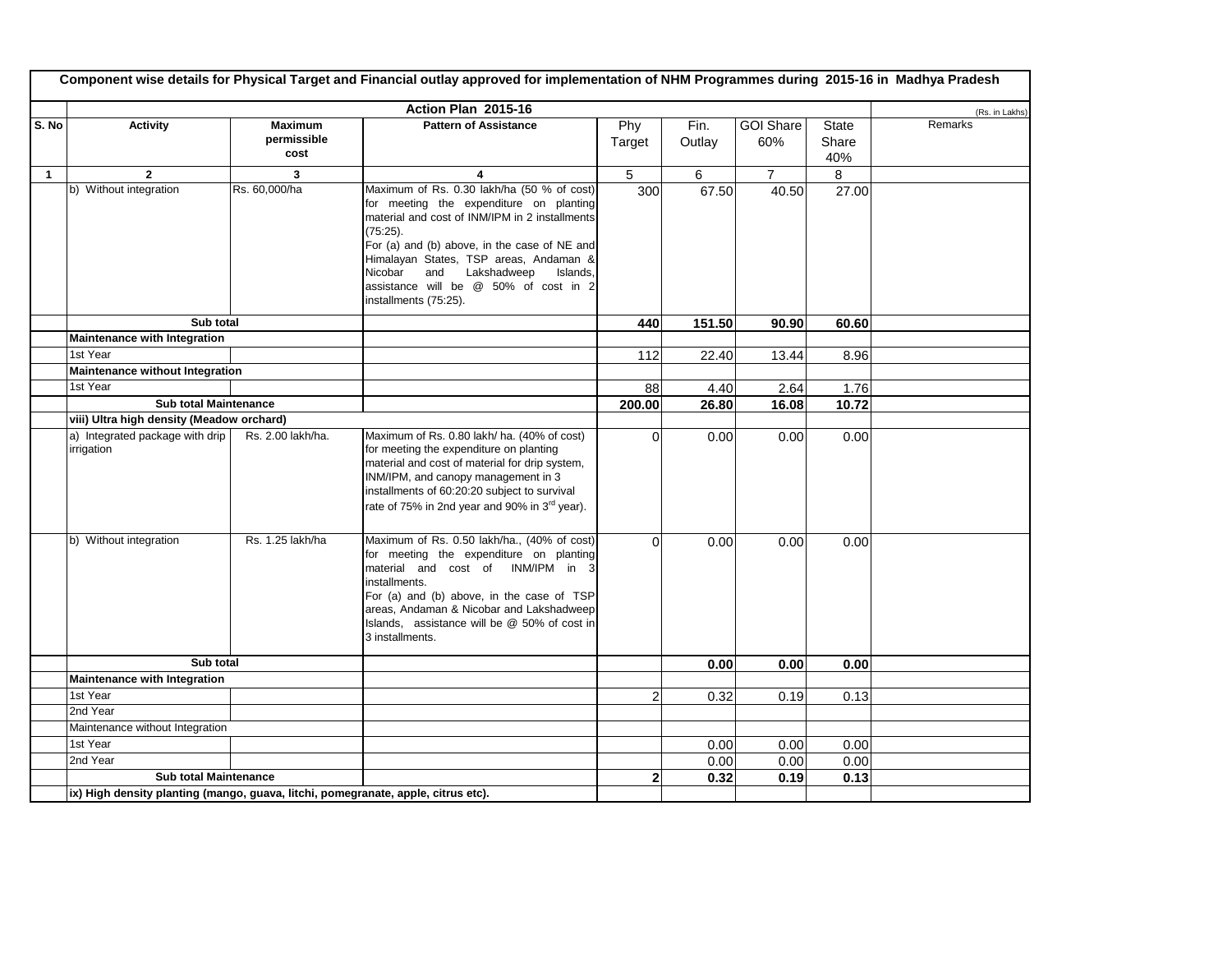|              | Component wise details for Physical Target and Financial outlay approved for implementation of NHM Programmes during 2015-16 in Madhya Pradesh |                                       |                                                                                                                                                                                                                                                                                                                                                                                                      |               |                |                         |                              |                |  |  |
|--------------|------------------------------------------------------------------------------------------------------------------------------------------------|---------------------------------------|------------------------------------------------------------------------------------------------------------------------------------------------------------------------------------------------------------------------------------------------------------------------------------------------------------------------------------------------------------------------------------------------------|---------------|----------------|-------------------------|------------------------------|----------------|--|--|
|              |                                                                                                                                                |                                       | Action Plan 2015-16                                                                                                                                                                                                                                                                                                                                                                                  |               |                |                         |                              | (Rs. in Lakhs) |  |  |
| S. No        | <b>Activity</b>                                                                                                                                | <b>Maximum</b><br>permissible<br>cost | <b>Pattern of Assistance</b>                                                                                                                                                                                                                                                                                                                                                                         | Phy<br>Target | Fin.<br>Outlay | <b>GOI Share</b><br>60% | <b>State</b><br>Share<br>40% | Remarks        |  |  |
| $\mathbf{1}$ | $\mathbf{2}$                                                                                                                                   | 3                                     |                                                                                                                                                                                                                                                                                                                                                                                                      | 5             | 6              | $\overline{7}$          | 8                            |                |  |  |
|              | a) Integrated package with drip<br>irrigation-Mango                                                                                            | Rs. 1.50 lakh /ha                     | Maximum of Rs. 0.60 lakh per ha. (40% of<br>cost) for meeting the expenditure on planting<br>material, cost of drip system, INM/IPM,<br>canopy management etc., in 3 installments of<br>60:20:20 subject to survival rate of 75% in 2nd<br>year and 90% in 3 <sup>rd</sup> year).                                                                                                                    | 75            | 27.00          | 16.20                   | 10.80                        |                |  |  |
|              | a) Integrated package with drip<br>irrigation-Guava                                                                                            | Rs. 1.50 lakh /ha                     | Maximum of Rs. 0.60 lakh per ha. (40% of<br>cost) for meeting the expenditure on planting<br>material, cost of drip system, INM/IPM,<br>canopy management etc., in 3 installments of<br>60:20:20 subject to survival rate of 75% in 2nd<br>year and 90% in 3 <sup>rd</sup> year).                                                                                                                    | 75            | 27.00          | 16.20                   | 10.80                        |                |  |  |
|              | b) Integrated package with drip Rs. 1.00 lakh/ha.<br>irrigation (Peach)                                                                        |                                       | Maximum of Rs. 0.40 lakh/ha (40% of the<br>cost) for meeting the expenditure on planting<br>material and cost of INM/IPM in 3<br>installments (60:20:20).<br>For (a) and (b) above, in the case of TSP<br>areas, Andaman & Nicobar and Lakshadweep<br>Islands, assistance will be @ 50% of cost in 3<br>installments of 60:20:20 subject to survival<br>rate of 75% in 2nd year and 90% in 3rd year) | $\Omega$      | 0.00           | 0.00                    | 0.00                         |                |  |  |
|              | Sub total                                                                                                                                      |                                       |                                                                                                                                                                                                                                                                                                                                                                                                      | 150           | 54.00          | 32.40                   | 21.60                        |                |  |  |
|              | Maintenance with Integration                                                                                                                   |                                       |                                                                                                                                                                                                                                                                                                                                                                                                      |               |                |                         |                              |                |  |  |
|              | 1st Year                                                                                                                                       |                                       |                                                                                                                                                                                                                                                                                                                                                                                                      | 358.75        | 43.05          | 25.83                   | 17.22                        |                |  |  |
|              | 2nd Year                                                                                                                                       |                                       |                                                                                                                                                                                                                                                                                                                                                                                                      | 0             | 0.00           | 0.00                    | 0.00                         |                |  |  |
|              | Sub total Maintenance                                                                                                                          |                                       |                                                                                                                                                                                                                                                                                                                                                                                                      | 359           | 43.05          | 25.83                   | 17.22                        |                |  |  |
|              | x) High density planting (mango, guava, litchi, pomegranate, apple, citrus etc).                                                               |                                       |                                                                                                                                                                                                                                                                                                                                                                                                      |               |                |                         |                              |                |  |  |
|              | a) Integrated package without<br>drip irrigation- Mango                                                                                        |                                       |                                                                                                                                                                                                                                                                                                                                                                                                      | 85            | 20.40          | 12.24                   | 8.16                         |                |  |  |
|              | b) Integrated package without<br>drip irrigation-Guava                                                                                         |                                       |                                                                                                                                                                                                                                                                                                                                                                                                      | 100           | 24.00          | 14.40                   | 9.60                         |                |  |  |
|              | c) Without Integration (Peach)                                                                                                                 | Rs. 1.00 lakh/ha.                     | Maximum of Rs. 0.40 lakh/ha (40% of the<br>cost) for meeting the expenditure on planting<br>material and cost of INM/IPM in<br>installments (60:20:20).<br>For (a) and (b) above, in the case of TSP<br>areas, Andaman & Nicobar and Lakshadweep<br>Islands, assistance will be @ 50% of cost in 3<br>installments of 60:20:20 subject to survival<br>rate of 75% in 2nd year and 90% in 3rd year)   | 10            | 2.40           | 1.44                    | 0.96                         |                |  |  |
|              | Sub total                                                                                                                                      |                                       |                                                                                                                                                                                                                                                                                                                                                                                                      | 195           | 46.80          | 28.08                   | 18.72                        |                |  |  |
|              | <b>Maintenance without Integration</b>                                                                                                         |                                       |                                                                                                                                                                                                                                                                                                                                                                                                      |               |                |                         |                              |                |  |  |
|              | 1st Year                                                                                                                                       |                                       |                                                                                                                                                                                                                                                                                                                                                                                                      | 5.00          | 0.40           | 0.24                    | 0.16                         |                |  |  |
|              | 2nd Year                                                                                                                                       |                                       |                                                                                                                                                                                                                                                                                                                                                                                                      | 65.50         | 5.24           | 3.14                    | 2.10                         |                |  |  |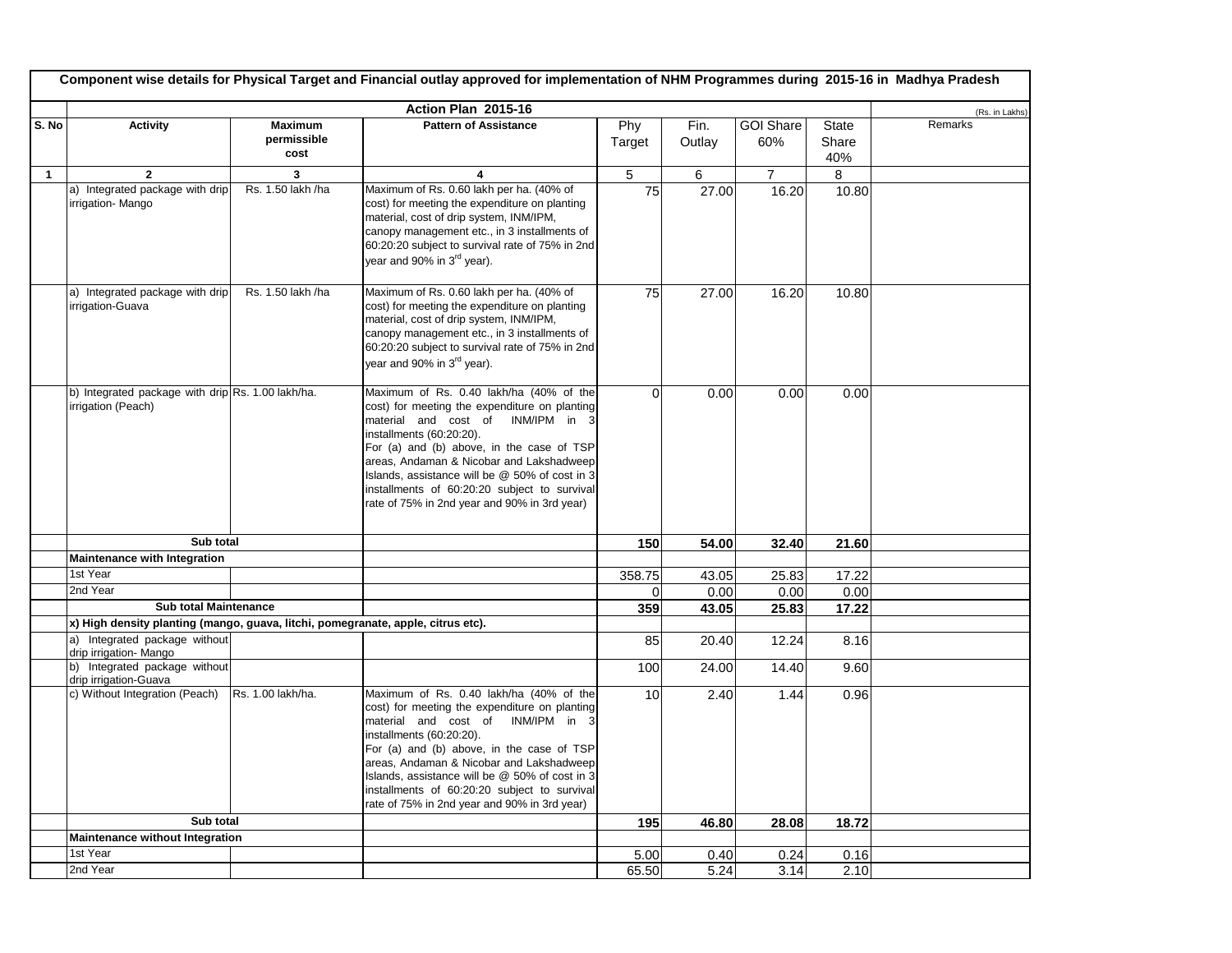|              | Component wise details for Physical Target and Financial outlay approved for implementation of NHM Programmes during 2015-16 in Madhya Pradesh |                                       |                                                                                                                                                                                                                                                                                                                                                |               |                |                         |                              |                |  |  |
|--------------|------------------------------------------------------------------------------------------------------------------------------------------------|---------------------------------------|------------------------------------------------------------------------------------------------------------------------------------------------------------------------------------------------------------------------------------------------------------------------------------------------------------------------------------------------|---------------|----------------|-------------------------|------------------------------|----------------|--|--|
|              |                                                                                                                                                |                                       | Action Plan 2015-16                                                                                                                                                                                                                                                                                                                            |               |                |                         |                              | (Rs. in Lakhs) |  |  |
| S. No        | <b>Activity</b>                                                                                                                                | <b>Maximum</b><br>permissible<br>cost | <b>Pattern of Assistance</b>                                                                                                                                                                                                                                                                                                                   | Phy<br>Target | Fin.<br>Outlay | <b>GOI Share</b><br>60% | <b>State</b><br>Share<br>40% | Remarks        |  |  |
| $\mathbf{1}$ | $\mathbf{2}$                                                                                                                                   | 3                                     | 4                                                                                                                                                                                                                                                                                                                                              | 5             | 6              | $\overline{7}$          | 8                            |                |  |  |
|              | 2rd Year                                                                                                                                       |                                       |                                                                                                                                                                                                                                                                                                                                                |               | 0.00           | 0.00                    | 0.00                         |                |  |  |
|              | <b>Sub total Maintenance</b>                                                                                                                   |                                       |                                                                                                                                                                                                                                                                                                                                                | 71            | 5.64           | 3.38                    | 2.26                         |                |  |  |
|              | (b) Fruit crops other than cost intensive crops using normal spacing                                                                           |                                       |                                                                                                                                                                                                                                                                                                                                                |               |                |                         |                              |                |  |  |
|              | a) Integrated package with drip   Rs. 1.00 lakh/ha<br>irrigation-mango                                                                         |                                       | Maximum of Rs. 0.40 lakh/ ha. (40% of cost)<br>for meeting the expenditure on planting<br>material, cost of drip system, INM/IPM,<br>canopy management etc in 3 installments of<br>60:20:20 subject to survival rate of 75% in 2nd<br>year & 90% in 3rd year for perennial crops<br>and for non perennial crops in 2 installments<br>of 75:25. | 20            | 4.80           | 2.88                    | 1.92                         |                |  |  |
|              | a) Integrated package with drip   Rs. 1.00 lakh/ha<br>irrigation-Guava                                                                         |                                       | Maximum of Rs. 0.40 lakh/ ha. (40% of cost)<br>for meeting the expenditure on planting<br>material, cost of drip system, INM/IPM,<br>canopy management etc in 3 installments of<br>60:20:20 subject to survival rate of 75% in 2nd<br>year & 90% in 3rd year for perennial crops<br>and for non perennial crops in 2 installments<br>of 75:25. | 40            | 9.60           | 5.76                    | 3.84                         |                |  |  |
|              | b) Integrated package with drip Rs. 1.00 lakh/ha<br>irrigation - Orange                                                                        |                                       | Maximum of Rs. 0.40 lakh/ ha. (40% of cost)<br>for meeting the expenditure on planting<br>material, cost of drip system, INM/IPM,<br>canopy management etc in 3 installments of<br>60:20:20 subject to survival rate of 75% in 2nd<br>year & 90% in 3rd year for perennial crops<br>and for non perennial crops in 2 installments<br>of 75:25. | 150           | 36.00          | 21.60                   | 14.40                        |                |  |  |
|              | a) Integrated package with drip   Rs. 1.00 lakh/ha<br>irrigation-pomegranate                                                                   |                                       | Maximum of Rs. 0.40 lakh/ ha. (40% of cost)<br>for meeting the expenditure on planting<br>material, cost of drip system, INM/IPM,<br>canopy management etc in 3 installments of<br>60:20:20 subject to survival rate of 75% in 2nd<br>year & 90% in 3rd year for perennial crops<br>and for non perennial crops in 2 installments<br>of 75:25. | 35            | 8.40           | 5.04                    | 3.36                         |                |  |  |
|              | a) Integrated package with drip Rs. 1.00 lakh/ha<br>irrigation-Litchi                                                                          |                                       | Maximum of Rs. 0.40 lakh/ ha. (40% of cost)<br>for meeting the expenditure on planting<br>material, cost of drip system, INM/IPM,<br>canopy management etc in 3 installments of<br>60:20:20 subject to survival rate of 75% in 2nd<br>year & 90% in 3rd year for perennial crops<br>and for non perennial crops in 2 installments<br>of 75:25. | 6             | 1.44           | 0.86                    | 0.58                         |                |  |  |
|              | b) Without Integration mango                                                                                                                   | Rs. 60,000/ha                         | Maximum of Rs. 0.30 lakh/ha (50 % of cost)<br>for meeting the expenditure on planting<br>material and cost of INM/IPM in 3 installments<br>of 60:20:20.                                                                                                                                                                                        | 40            | 7.20           | 4.32                    | 2.88                         |                |  |  |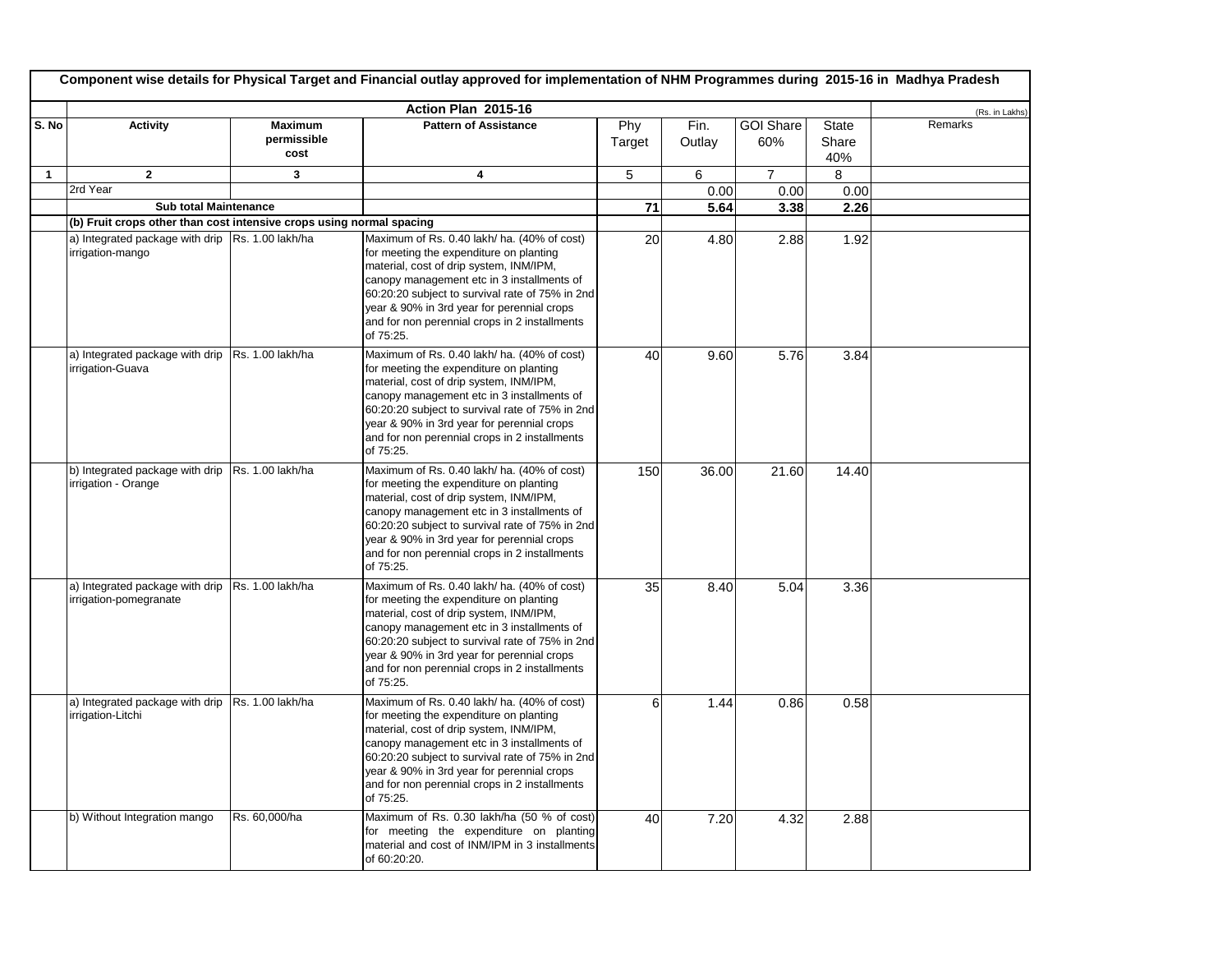|              | Component wise details for Physical Target and Financial outlay approved for implementation of NHM Programmes during 2015-16 in Madhya Pradesh |                                                      |                                                                                                                                                                           |               |                |                         |                              |                |  |  |
|--------------|------------------------------------------------------------------------------------------------------------------------------------------------|------------------------------------------------------|---------------------------------------------------------------------------------------------------------------------------------------------------------------------------|---------------|----------------|-------------------------|------------------------------|----------------|--|--|
|              |                                                                                                                                                |                                                      | Action Plan 2015-16                                                                                                                                                       |               |                |                         |                              | (Rs. in Lakhs) |  |  |
| S. No        | <b>Activity</b>                                                                                                                                | <b>Maximum</b><br>permissible<br>cost                | <b>Pattern of Assistance</b>                                                                                                                                              | Phy<br>Target | Fin.<br>Outlay | <b>GOI Share</b><br>60% | <b>State</b><br>Share<br>40% | Remarks        |  |  |
| $\mathbf{1}$ | $\overline{2}$                                                                                                                                 | 3                                                    | 4                                                                                                                                                                         | 5             | 6              | $\overline{7}$          | 8                            |                |  |  |
|              | b) Without Integration - Guava Rs. 60,000/ha                                                                                                   |                                                      | Maximum of Rs. 0.30 lakh/ha (50 % of cost)<br>for meeting the expenditure on planting<br>material and cost of INM/IPM in 3 installments<br>of 60:20:20.                   | 120.00        | 21.60          | 12.96                   | 8.64                         |                |  |  |
|              | b) Without Integration - Orange Rs. 60,000/ha                                                                                                  |                                                      | Maximum of Rs. 0.30 lakh/ha (50 % of cost)<br>for meeting the expenditure on planting<br>material and cost of INM/IPM in 3 installments<br>of 60:20:20.                   | 600           | 108.00         | 64.80                   | 43.20                        |                |  |  |
|              | Sub total                                                                                                                                      |                                                      |                                                                                                                                                                           | 1011          | 197.04         | 118.22                  | 78.82                        |                |  |  |
|              | Maintenance with Integration - Orange                                                                                                          |                                                      |                                                                                                                                                                           |               |                |                         |                              |                |  |  |
|              | 1st Year                                                                                                                                       |                                                      |                                                                                                                                                                           | 287.00        | 22.96          | 13.78                   | 9.18                         |                |  |  |
|              | 2nd Year                                                                                                                                       |                                                      |                                                                                                                                                                           | 0.00          | 0.00           | 0.00                    | 0.00                         |                |  |  |
|              | Maintenance with Integration - Pomegranate                                                                                                     |                                                      |                                                                                                                                                                           |               |                |                         |                              |                |  |  |
|              | 1st Year                                                                                                                                       |                                                      |                                                                                                                                                                           |               | 0.00           | 0.00                    | 0.00                         |                |  |  |
|              | 2nd Year                                                                                                                                       |                                                      |                                                                                                                                                                           |               | 0.00           | 0.00                    | 0.00                         |                |  |  |
|              | Maintenance without Integration - Orange                                                                                                       |                                                      |                                                                                                                                                                           |               |                |                         |                              |                |  |  |
|              | 1st Year                                                                                                                                       |                                                      |                                                                                                                                                                           | 1428.25       | 71.80          | 43.08                   | 28.72                        |                |  |  |
|              | 2nd Year                                                                                                                                       |                                                      |                                                                                                                                                                           | 434.90        | 21.86          | 13.12                   | 8.74                         |                |  |  |
|              | Maintenance without Integration - Guava                                                                                                        |                                                      |                                                                                                                                                                           |               |                |                         |                              |                |  |  |
|              | 1st Year                                                                                                                                       |                                                      |                                                                                                                                                                           | 144.00        | 4.75           | 2.85                    | 1.90                         |                |  |  |
|              | 2nd Year                                                                                                                                       |                                                      |                                                                                                                                                                           | 76.00         | 2.51           | 1.50                    | 1.00                         |                |  |  |
|              | Maintenance without Integration - Mango                                                                                                        |                                                      |                                                                                                                                                                           |               |                |                         |                              |                |  |  |
|              | 1st Year                                                                                                                                       |                                                      |                                                                                                                                                                           |               |                | 0.00                    | 0.00                         |                |  |  |
|              | 2nd Year                                                                                                                                       |                                                      |                                                                                                                                                                           | 35            | 1.16           | 0.69                    | 0.46                         |                |  |  |
|              | <b>Sub total Maintenance</b>                                                                                                                   |                                                      |                                                                                                                                                                           | 2405.15       | 125.03         | 75.02                   | 50.01                        |                |  |  |
|              |                                                                                                                                                | Vegetable (For maximum area of 2 ha per beneficiary) |                                                                                                                                                                           |               |                |                         |                              |                |  |  |
|              | <b>Hybrid</b>                                                                                                                                  | Rs.50,000/ha                                         | 40% of cost in general areas and in the case<br>of NE and Himalayan States, TSP areas,<br>Andaman & Nicobar and Lakshadweep<br>Islands, assistance will be @ 50% of cost. | 1000          | 200.00         | 120.00                  | 80.00                        |                |  |  |
|              | Sub-total                                                                                                                                      |                                                      |                                                                                                                                                                           | 1000          | 200.00         | 120.00                  | 80.00                        |                |  |  |
| 3            | Flowers (For a maximum of 2 ha per beneficiary)                                                                                                |                                                      |                                                                                                                                                                           |               |                |                         |                              |                |  |  |
|              | <b>Cut flowers</b>                                                                                                                             |                                                      |                                                                                                                                                                           |               |                |                         |                              |                |  |  |
|              | Small & Marginal Farmers                                                                                                                       | Rs. 1.00 lakh/ha                                     | $40%$ of cost                                                                                                                                                             | 0.0           | 0.00           | 0.00                    | 0.00                         |                |  |  |
|              | Other farmers                                                                                                                                  | do                                                   | 25% of the cost                                                                                                                                                           | 0.0           | 0.00           | 0.00                    | 0.00                         |                |  |  |
|              | <b>Bulbulous flowers</b><br>Small & Marginal Farmers                                                                                           | Rs. 1.50 lakh/ha                                     |                                                                                                                                                                           |               |                |                         |                              |                |  |  |
|              |                                                                                                                                                | do                                                   | 40 % of the cost                                                                                                                                                          | 100.0         | 60.00          | 36.00                   | 24.00                        |                |  |  |
|              | Other farmers<br><b>Loose Flowers</b>                                                                                                          |                                                      | 25% of cost                                                                                                                                                               | 40.0          | 15.00          | 9.00                    | 6.00                         |                |  |  |
|              | Small & Marginal Farmers                                                                                                                       | Rs. 40,000/ha                                        | 40% of cost                                                                                                                                                               | 500.0         | 80.00          | 48.00                   | 32.00                        |                |  |  |
|              | Other farmers                                                                                                                                  | do                                                   | 25% of cost                                                                                                                                                               | 350.0         | 35.00          | 21.00                   | 14.00                        |                |  |  |
|              | <b>Sub-total flowers</b>                                                                                                                       |                                                      |                                                                                                                                                                           | 990.0         | 190.00         | 114.00                  | 76.00                        |                |  |  |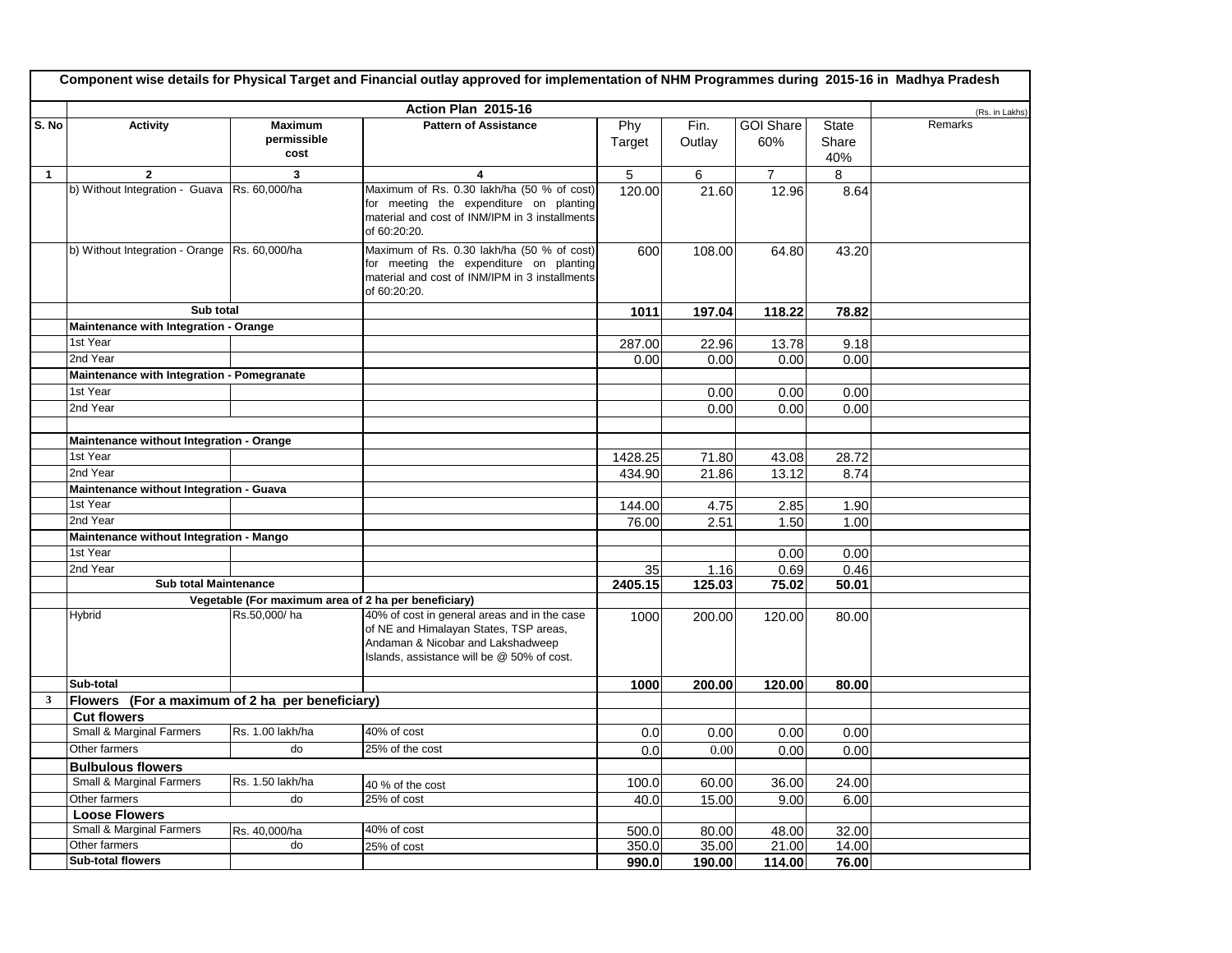|                         | Component wise details for Physical Target and Financial outlay approved for implementation of NHM Programmes during 2015-16 in Madhya Pradesh |                                                 |                                                                                                                                             |               |                |                         |                              |                                                          |  |  |
|-------------------------|------------------------------------------------------------------------------------------------------------------------------------------------|-------------------------------------------------|---------------------------------------------------------------------------------------------------------------------------------------------|---------------|----------------|-------------------------|------------------------------|----------------------------------------------------------|--|--|
|                         |                                                                                                                                                |                                                 | Action Plan 2015-16                                                                                                                         |               |                |                         |                              | (Rs. in Lakhs)                                           |  |  |
| S. No                   | <b>Activity</b>                                                                                                                                | <b>Maximum</b><br>permissible<br>cost           | <b>Pattern of Assistance</b>                                                                                                                | Phy<br>Target | Fin.<br>Outlay | <b>GOI Share</b><br>60% | <b>State</b><br>Share<br>40% | Remarks                                                  |  |  |
| $\mathbf{1}$            | $\overline{2}$                                                                                                                                 | 3                                               | 4                                                                                                                                           | 5             | 6              | $\overline{7}$          | 8                            |                                                          |  |  |
| $\overline{\mathbf{4}}$ | Spices (For a maximum area of 4 ha per beneficiary)                                                                                            |                                                 |                                                                                                                                             |               |                |                         |                              |                                                          |  |  |
|                         |                                                                                                                                                |                                                 |                                                                                                                                             |               |                |                         |                              |                                                          |  |  |
|                         | Seed spice and Rhizomatic<br>spices                                                                                                            | Rs.30,000/ha                                    | Maximum of Rs. 12,000/- per ha. (40% of<br>cost) for meeting the expenditure on planting<br>material and cost of material for INM/IPM etc). | $\Omega$      | 0.00           | 0.00                    | 0.00                         |                                                          |  |  |
|                         | a) Chilli                                                                                                                                      | Rs.30,000/ha                                    | Maximum of Rs. 12,000/- per ha. (40% of<br>cost) for meeting the expenditure on planting<br>material and cost of material for INM/IPM etc). | 1100          | 132.00         | 79.20                   | 52.80                        |                                                          |  |  |
|                         | b) Coriander                                                                                                                                   | Rs.30,000/ha                                    | Maximum of Rs. 12,000/- per ha. (40% of<br>cost) for meeting the expenditure on planting<br>material and cost of material for INM/IPM etc). | 800           | 96.00          | 57.60                   | 38.40                        |                                                          |  |  |
|                         | Sub-total spices                                                                                                                               |                                                 |                                                                                                                                             | 1900          | 228.00         | 136.80                  | 91.20                        |                                                          |  |  |
|                         | <b>Grand Total Area Expansion</b>                                                                                                              |                                                 |                                                                                                                                             | 6346.00       | 1346.34        | 807.80                  | 538.54                       |                                                          |  |  |
|                         | <b>Grand Total Maintenance</b>                                                                                                                 |                                                 |                                                                                                                                             | 3912.40       | 355.14         | 213.09                  | 142.06                       |                                                          |  |  |
| 5                       | Rejuvenation/replacement of<br>senile plantation including<br>Canopy management. Mango                                                         | Rs. 40,000/ha                                   | 50% of the total cost subject to a maximum of<br>Rs. 20,000/ha limited to two ha per<br>beneficiary.                                        | 2000          | 400.00         | 240.00                  |                              | 160.00 To be implemented as per guidelines<br>circulated |  |  |
|                         | Sub-total                                                                                                                                      |                                                 |                                                                                                                                             | 2000          | 400.00         | 240.00                  | 160.00                       |                                                          |  |  |
| 5                       |                                                                                                                                                | Protected cultivation (Area in ha)              |                                                                                                                                             |               |                |                         |                              |                                                          |  |  |
|                         | a) Green House structure                                                                                                                       |                                                 |                                                                                                                                             |               |                |                         |                              |                                                          |  |  |
|                         | Fan & Pad system                                                                                                                               | area 500 Sq. m)                                 | Rs. 1650/Sq.m (up to 50% of cost for a maximum area of 4000 sq.<br>m per beneficiary.                                                       | 0.00          | 0.00           | 0.00                    | 0.00                         |                                                          |  |  |
|                         | Fan & Pad system                                                                                                                               | Sq.m up to 1008 Sqm)                            | Rs. 1465/Sq. m (>500 50% of cost for a maximum area of 4000 sq.<br>m per beneficiary.                                                       | 0.40          | 29.30          | 17.58                   | 11.72                        |                                                          |  |  |
|                         | (b) Naturally ventilated system                                                                                                                |                                                 |                                                                                                                                             |               |                |                         |                              |                                                          |  |  |
|                         |                                                                                                                                                |                                                 |                                                                                                                                             |               |                |                         |                              |                                                          |  |  |
|                         | (i) Tubular structur                                                                                                                           | Rs.1060/Sq.m                                    | 50% of the cost limited to 4000 Sq.m per<br>beneficiary.                                                                                    | 0.00          | 0.00           | 0.00                    | 0.00                         |                                                          |  |  |
|                         | (i) Tubular structur                                                                                                                           | Rs. 935/Sq.m (>500 Sq.<br>m up to 1008 Sq. m)   | 50% of the cost limited to 4000 Sq.m per<br>beneficiary.                                                                                    | 0.00          | 0.00           | 0.00                    | 0.00                         |                                                          |  |  |
|                         | (i) Tubular structur                                                                                                                           | Rs. 890/Sq. m (>1008<br>Sq.m up to 2080 Sq. m)  | 50% of the cost limited to 4000 Sq.m per<br>beneficiary.                                                                                    | 8.00          | 356.00         | 213.60                  | 142.40                       |                                                          |  |  |
|                         | (i) Tubular structur                                                                                                                           | Rs. 844/Sq. m (>2080<br>Sq. m up to 4000 Sq. m) | 50% of the cost limited to 4000 Sq.m per<br>beneficiary.                                                                                    | 9.00          | 379.80         | 227.88                  | 151.92                       |                                                          |  |  |
|                         | ii) Wooden structure                                                                                                                           | Rs. 540/Sq. m                                   | 50% of the cost limited to 20 units (each unit<br>not to exceed 200 Sq.m per beneficiary).                                                  |               | 0.00           | 0.00                    | 0.00                         |                                                          |  |  |
|                         | c) Plastic Mulching                                                                                                                            |                                                 |                                                                                                                                             |               |                |                         |                              |                                                          |  |  |
|                         | <b>Plastic Mulching</b>                                                                                                                        | Rs. 32,000/ha                                   | 50% of the total cost limited to 2 ha per<br>beneficiary.                                                                                   | 5300          | 848.00         | 508.80                  | 339.20                       |                                                          |  |  |
|                         | <b>Plastic Mulching</b>                                                                                                                        | Rs. 36,800/ha for hilly<br>areas                | 50% of the total cost limited to 2 ha per<br>beneficiarv.                                                                                   |               | 0.00           | 0.00                    | 0.00                         |                                                          |  |  |
|                         | d) Shade Net House                                                                                                                             |                                                 |                                                                                                                                             |               |                |                         |                              |                                                          |  |  |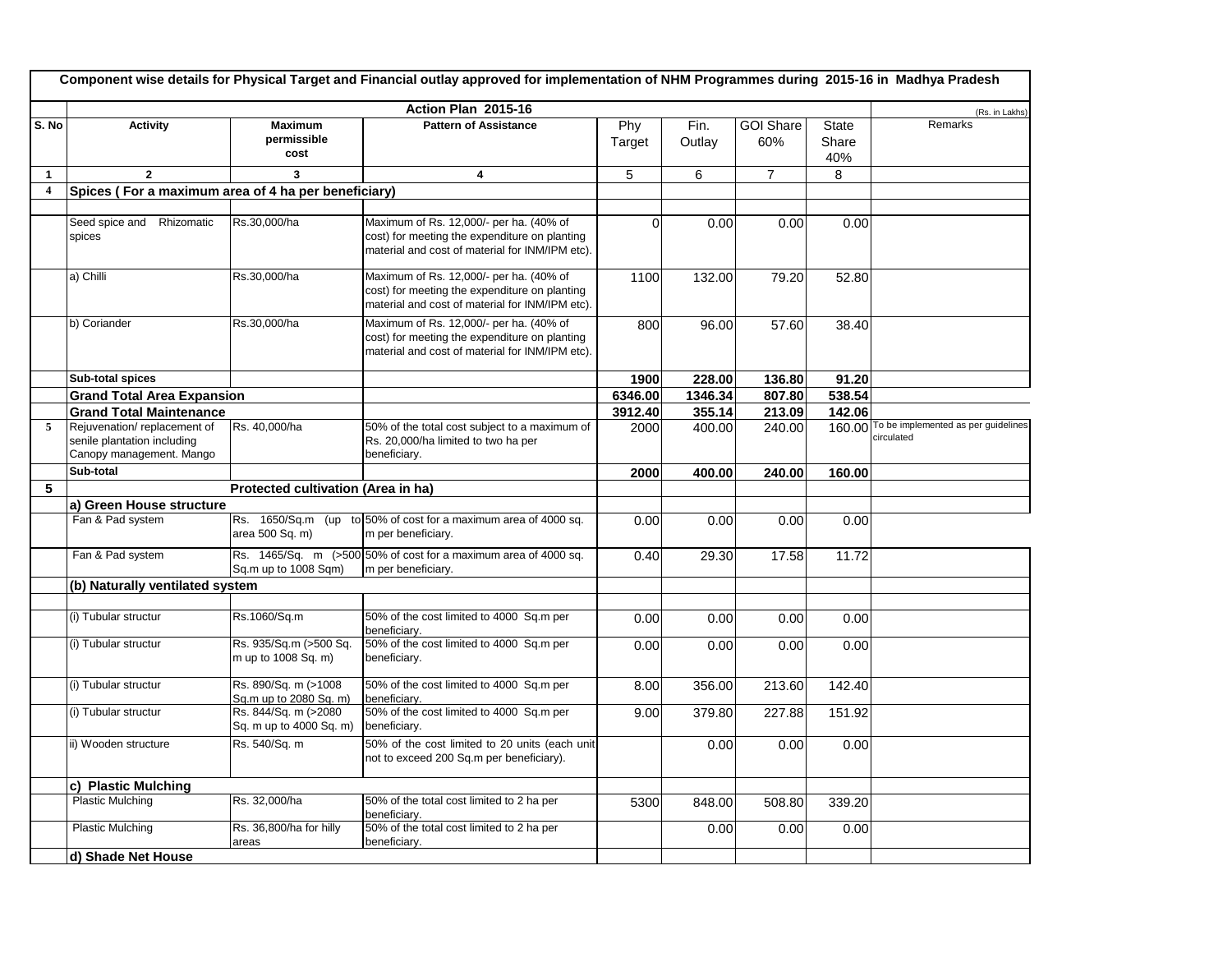|                |                                                                                                              |                                                                                           | Action Plan 2015-16                                                                                                                                                                                                                                                  |                |                |                         |                              | (Rs. in Lakhs)                                                                                                |
|----------------|--------------------------------------------------------------------------------------------------------------|-------------------------------------------------------------------------------------------|----------------------------------------------------------------------------------------------------------------------------------------------------------------------------------------------------------------------------------------------------------------------|----------------|----------------|-------------------------|------------------------------|---------------------------------------------------------------------------------------------------------------|
| S. No          | <b>Activity</b>                                                                                              | <b>Maximum</b><br>permissible<br>cost                                                     | <b>Pattern of Assistance</b>                                                                                                                                                                                                                                         | Phy<br>Target  | Fin.<br>Outlay | <b>GOI Share</b><br>60% | <b>State</b><br>Share<br>40% | Remarks                                                                                                       |
| $\mathbf{1}$   | $\mathbf{2}$                                                                                                 | 3                                                                                         | 4                                                                                                                                                                                                                                                                    | 5              | 6              | $\overline{7}$          | 8                            |                                                                                                               |
|                | i) Tubular structure                                                                                         | Rs. 710/Sq.m                                                                              | 50% of cost limited to 4000 Sq.m per<br>beneficiarv.                                                                                                                                                                                                                 | 5.00           | 177.50         | 106.50                  | 71.00                        |                                                                                                               |
|                | iii) Bamboo structure                                                                                        | Rs.360/Sq.m                                                                               | 50% of cost limited to 20 units (each unit not<br>to exceed<br>200 sq. m) per<br>beneficiary.                                                                                                                                                                        |                | 0.00           | 0.00                    | 0.00                         |                                                                                                               |
|                | iii) Bamboo structure                                                                                        | Rs. 414/Sq. m for hilly<br>areas                                                          | 50% of cost limited to 20 units (each unit not<br>to exceed<br>200 sq. m) per<br>beneficiary.                                                                                                                                                                        | 0.00           | 0.00           | 0.00                    | 0.00                         |                                                                                                               |
|                | <b>Plastic Tunnels</b>                                                                                       | Rs. 60/Sq.m                                                                               | 50% of cost limited 1000 sq. m per<br>beneficiary.                                                                                                                                                                                                                   |                | 0.00           | 0.00                    | 0.00                         |                                                                                                               |
|                | f) Cost of planting material &<br>cultivation of high value<br>vegetables grown in poly<br>house             | Rs.140/Sq. m                                                                              | 50% of cost limited to 4000 Sq.m per<br>beneficiary.                                                                                                                                                                                                                 | $\overline{2}$ | 14.00          | 8.40                    | 5.60                         |                                                                                                               |
|                | g) Cost of planting material &<br>cultivation of Orchid &<br>Anthurium under poly<br>house/shade net house.  | Rs. 700/Sq.m                                                                              | 50% of cost limited to 4000 Sq. m per<br>beneficiary.                                                                                                                                                                                                                |                | 0.00           | 0.00                    | 0.00                         |                                                                                                               |
|                | h) Cost of planting material &<br>cultivation of Carnation &<br>Gerbera under poly<br>house/shade net house. | Rs. 610/Sq.m                                                                              | 50% of cost limited to 4000 Sq. m per<br>beneficiary.                                                                                                                                                                                                                | 1              | 30.50          | 18.30                   | 12.20                        |                                                                                                               |
|                | i) Cost of planting material &<br>cultivation of Rose and lilum<br>under poly house/shade net<br>house       | Rs. 426/Sq.m                                                                              | 50% of cost limited to 4000 Sq. m per<br>beneficiary.                                                                                                                                                                                                                | 1              | 21.30          | 12.78                   | 8.52                         |                                                                                                               |
|                | Sub-total protected cultivation                                                                              |                                                                                           |                                                                                                                                                                                                                                                                      | 5322.40        | 1856.40        | 1113.84                 | 742.56                       |                                                                                                               |
| 6              |                                                                                                              |                                                                                           | Promotion of Integrated Nutrient Management(INM)/ Integrated Pest Management                                                                                                                                                                                         |                |                |                         |                              |                                                                                                               |
|                | Promotion of IPM                                                                                             | Rs. 4000/ha                                                                               | 30% of cost subject to a maximum of Rs<br>1200/ha limited to 4.00 ha/ beneficiary.                                                                                                                                                                                   | 1000           | 12.00          | 7.20                    |                              | 4.80 To be need based and taken up after<br>identifying problem of pest / disease<br>and nutrient deficiency. |
|                | Sub-total INM / IPM                                                                                          |                                                                                           |                                                                                                                                                                                                                                                                      | 1000           | 12.00          | 7.20                    | 4.80                         |                                                                                                               |
| $\overline{7}$ | <b>Organic Farming</b>                                                                                       |                                                                                           |                                                                                                                                                                                                                                                                      |                |                |                         |                              |                                                                                                               |
|                | iii) Vermi compost Units /organic input production unit                                                      |                                                                                           |                                                                                                                                                                                                                                                                      |                |                |                         |                              |                                                                                                               |
|                | i) Vermi compost Units                                                                                       | Rs.1,00,000/ unit for<br>permanent structure and<br>Rs. 16,000/unit for HDPE<br>Vermibed. | 50% of cost conforming to the size of the unit<br>of 30'x8'x2.5' dimension of permanent<br>structure to be administered on pro-rata basis.<br>50% of cost conforming to the size of 96 cft<br>(12'x4'x2') and IS 15907:2010 to be<br>administered on pro-rata basis. | 100            | 50.00          | 30.00                   |                              | 20.00 Designs para meter of HDPE beds<br>will conformer to BIS standards (IS<br>15907:2010)                   |
|                | ii) Vermibeds                                                                                                | do                                                                                        | do                                                                                                                                                                                                                                                                   | 500            | 40.00          | 24.00                   | 16.00                        |                                                                                                               |
|                | Sub-total                                                                                                    |                                                                                           |                                                                                                                                                                                                                                                                      |                | 90.00          | 54.00                   | 36.00                        |                                                                                                               |
|                | <b>Certification for Good</b><br>Agricultural Practices (GAP),<br>Including infrastructure                   | Rs. 10,000/ha                                                                             | 50% of the cost for maximum of<br>4ha/beneficiary.                                                                                                                                                                                                                   | $\bf{0}$       | 0.00           | 0.00                    | 0.00                         |                                                                                                               |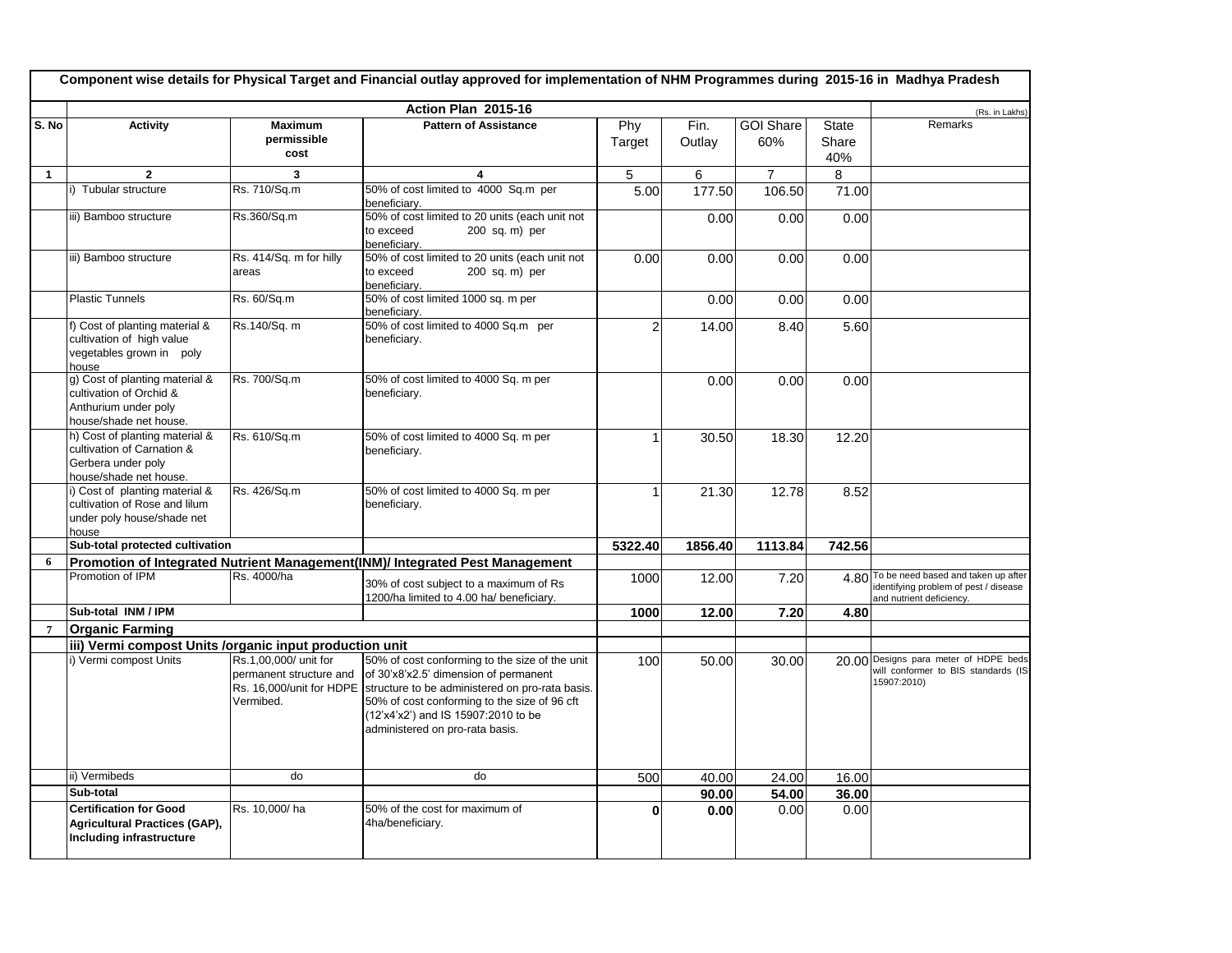|                  | Component wise details for Physical Target and Financial outlay approved for implementation of NHM Programmes during 2015-16 in Madhya Pradesh |                                       |                                                                                                                                                                                                                                                                     |                |                |                         |                              |                |  |  |
|------------------|------------------------------------------------------------------------------------------------------------------------------------------------|---------------------------------------|---------------------------------------------------------------------------------------------------------------------------------------------------------------------------------------------------------------------------------------------------------------------|----------------|----------------|-------------------------|------------------------------|----------------|--|--|
|                  |                                                                                                                                                |                                       | Action Plan 2015-16                                                                                                                                                                                                                                                 |                |                |                         |                              | (Rs. in Lakhs) |  |  |
| S. No            | <b>Activity</b>                                                                                                                                | <b>Maximum</b><br>permissible<br>cost | <b>Pattern of Assistance</b>                                                                                                                                                                                                                                        | Phy<br>Target  | Fin.<br>Outlay | <b>GOI Share</b><br>60% | <b>State</b><br>Share<br>40% | Remarks        |  |  |
| $\mathbf{1}$     | $\overline{2}$                                                                                                                                 | 3                                     | 4                                                                                                                                                                                                                                                                   | 5              | 6              | $\overline{7}$          | 8                            |                |  |  |
|                  | <b>Centre of Excellence for</b><br><b>Horticulture</b>                                                                                         | Rs.1000.00 lakh/ centre               | 100% of cost to public sector. This can be<br>established through bi-lateral co-operation<br>also.                                                                                                                                                                  | $\overline{2}$ | 20.00          | 12.00                   | 8.00                         |                |  |  |
|                  |                                                                                                                                                |                                       |                                                                                                                                                                                                                                                                     |                |                |                         |                              |                |  |  |
| 8                | Pollination support through beekeeping<br>Production of nucleus stock                                                                          | Rs. 20.00 lakh                        | 100% of the cost.                                                                                                                                                                                                                                                   |                |                |                         |                              |                |  |  |
|                  | (Public sector)                                                                                                                                |                                       |                                                                                                                                                                                                                                                                     |                | 0.00           | 0.00                    | 0.00                         |                |  |  |
|                  | Production of bee<br>bee breeder                                                                                                               | colonies by Rs. 10.00 lakh            | 40% of cost for producing min. of 2000<br>colonies / year                                                                                                                                                                                                           | 3              | 12.00          | 7.20                    | 4.80                         |                |  |  |
|                  | Honey bee colony                                                                                                                               | Rs.2000/colony of 8<br>frames         | 40% of cost limited to 50 colonies /<br>beneficiary.                                                                                                                                                                                                                | 900            | 7.20           | 4.32                    | 2.88                         |                |  |  |
|                  | Hives                                                                                                                                          | Rs 2000/ per hive.                    | 40% of cost limited to 50 colonies /<br>beneficiary.                                                                                                                                                                                                                | 900            | 7.20           | 4.32                    | 2.88                         |                |  |  |
|                  | Equipment including honey<br>extractor (4 frame), food grade<br>container (30 kg), net, etc.                                                   | Rs. 20,000/set                        | 40% of the cost limited to one set per<br>beneficiary.                                                                                                                                                                                                              | $\overline{4}$ | 0.32           | 0.19                    | 0.13                         |                |  |  |
|                  | Sub-total                                                                                                                                      |                                       |                                                                                                                                                                                                                                                                     | 900            | 26.72          | 16.03                   | 10.69                        |                |  |  |
|                  |                                                                                                                                                |                                       |                                                                                                                                                                                                                                                                     |                |                |                         |                              |                |  |  |
| $\boldsymbol{Q}$ | <b>Horticulture Mechanization</b>                                                                                                              |                                       |                                                                                                                                                                                                                                                                     |                |                |                         |                              |                |  |  |
|                  | i) Tractor (upto 20 PTO HP)                                                                                                                    | 3.00 lakh/unit                        | 25% of cost, subject to a maximum of Rs.<br>0.75 lakh/unit for general category farmers,<br>and in the case if SC, ST, Small & Marginal<br>famers, women farmers and beneficiaries in<br>NE states, 35% of cost, subject to a maximum<br>of Rs. 1.00 lakh per unit. | 120            | 90.00          | 54.00                   | 36.00                        |                |  |  |
|                  | ii) Power Tiller                                                                                                                               |                                       |                                                                                                                                                                                                                                                                     |                |                |                         |                              |                |  |  |
|                  | a) Power tiller (below 8 BHP)                                                                                                                  | 1.00 lakh per unit                    | Subject to a maximum of Rs.0.40 lakh/unit for<br>general category farmers, and in the case if<br>SC, ST, Small & Marginal farmers, women<br>farmers and beneficiaries in NE states,<br>subject of a maximum of Rs. 0.50 lakh/unit.                                  | 35             | 14.00          | 8.40                    | 5.60                         |                |  |  |
|                  | b) Power tiller (8 BHP & above)                                                                                                                | 1.50 lakh per unit                    | Subject to a maximum of Rs.0.60 lakh/unit for<br>general category farmers, and in the case if<br>SC, ST, Small & Marginal farmers, women<br>farmers and beneficiaries in NE states,<br>subject of a maximum of Rs. 0.75 lakh/unit.                                  | 45             | 27.00          | 16.20                   | 10.80                        |                |  |  |
|                  | Tractor/Power tiller (below 20 BHP) driven equipments                                                                                          |                                       |                                                                                                                                                                                                                                                                     |                |                |                         |                              |                |  |  |
|                  | a) Land Development, tillage<br>and seed bed preparation<br>equipments                                                                         | 0.30 lakh per unit                    | Subject to a maximum of Rs.0.12 lakh/unit for<br>general category farmers, and in the case if<br>SC, ST, Small & Marginal farmers, women<br>farmers and beneficiaries in NE states,<br>subject of a maximum of Rs. 0.15 lakh/unit.                                  | 10             | 1.20           | 0.72                    | 0.48                         |                |  |  |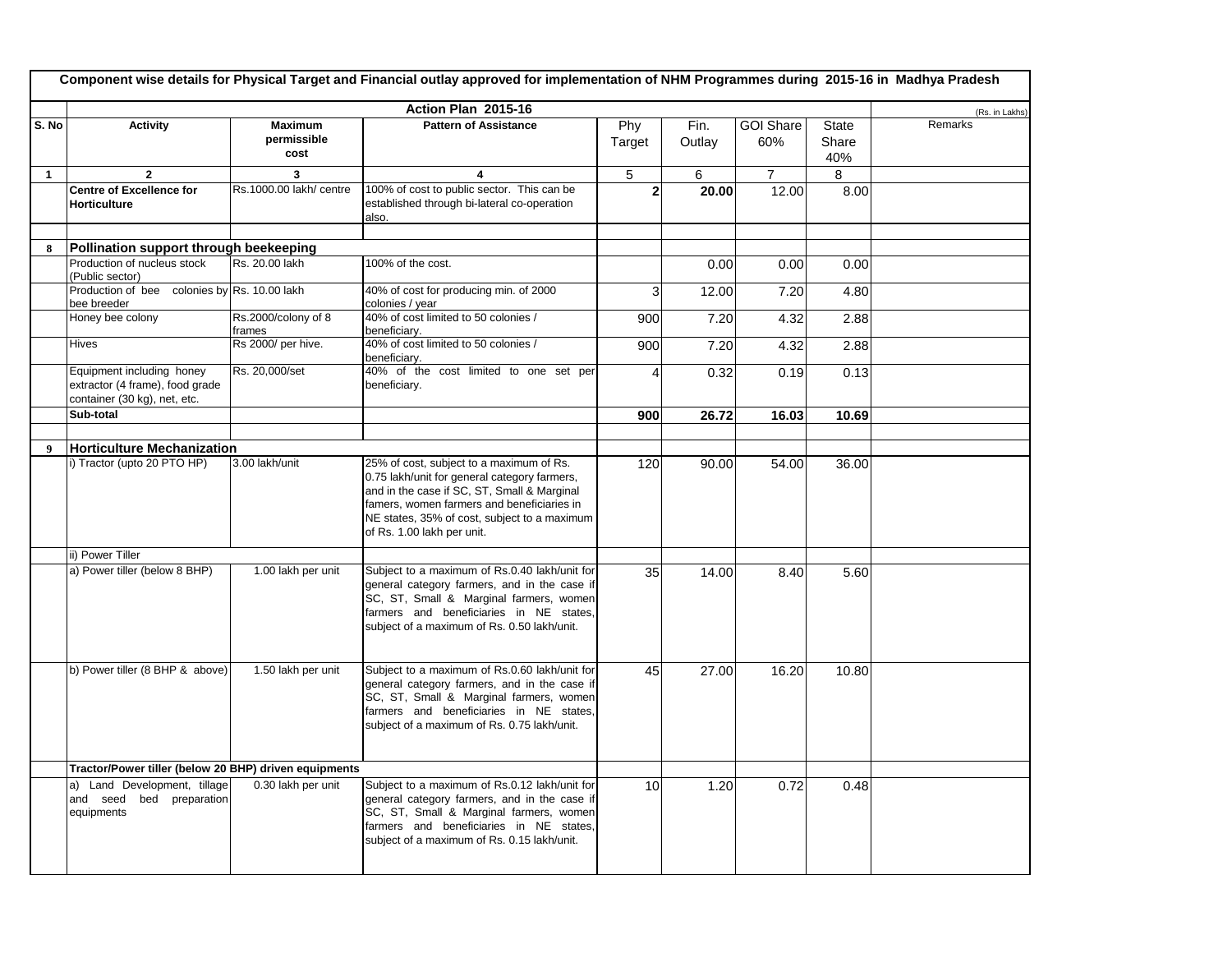|              | Component wise details for Physical Target and Financial outlay approved for implementation of NHM Programmes during 2015-16 in Madhya Pradesh |                                           |                                                                                               |             |        |                  |        |                                   |  |  |
|--------------|------------------------------------------------------------------------------------------------------------------------------------------------|-------------------------------------------|-----------------------------------------------------------------------------------------------|-------------|--------|------------------|--------|-----------------------------------|--|--|
|              |                                                                                                                                                |                                           | Action Plan 2015-16                                                                           |             |        |                  |        | (Rs. in Lakhs)                    |  |  |
| S. No        | <b>Activity</b>                                                                                                                                | <b>Maximum</b>                            | <b>Pattern of Assistance</b>                                                                  | Phy         | Fin.   | <b>GOI Share</b> | State  | Remarks                           |  |  |
|              |                                                                                                                                                | permissible                               |                                                                                               | Target      | Outlay | 60%              | Share  |                                   |  |  |
|              |                                                                                                                                                | cost                                      |                                                                                               |             |        |                  | 40%    |                                   |  |  |
|              | $\overline{2}$                                                                                                                                 | $\overline{\mathbf{3}}$                   | 4                                                                                             |             | 6      | $\overline{7}$   | 8      |                                   |  |  |
| $\mathbf{1}$ |                                                                                                                                                | 0.30 lakh per unit                        |                                                                                               | $\sqrt{5}$  |        |                  |        |                                   |  |  |
|              | b) Sowing, planting reaping and<br>digging equipments                                                                                          |                                           | Subject to a maximum of Rs.0.12 lakh/unit for<br>general category farmers, and in the case if | 10          | 1.20   | 0.72             | 0.48   |                                   |  |  |
|              |                                                                                                                                                |                                           | SC, ST, Small & Marginal farmers, women                                                       |             |        |                  |        |                                   |  |  |
|              |                                                                                                                                                |                                           | farmers and beneficiaries in NE states,                                                       |             |        |                  |        |                                   |  |  |
|              |                                                                                                                                                |                                           | subject of a maximum of Rs. 0.15 lakh/unit.                                                   |             |        |                  |        |                                   |  |  |
|              |                                                                                                                                                |                                           |                                                                                               |             |        |                  |        |                                   |  |  |
|              | c) Plastic mulch laying machine                                                                                                                | 0.70 lakh per unit                        | Subject to a maximum of Rs.0.28 lakh/unit for                                                 | 5           | 1.40   | 0.84             | 0.56   |                                   |  |  |
|              |                                                                                                                                                |                                           | general category farmers, and in the case if                                                  |             |        |                  |        |                                   |  |  |
|              |                                                                                                                                                |                                           | SC, ST, Small & Marginal farmers, women                                                       |             |        |                  |        |                                   |  |  |
|              |                                                                                                                                                |                                           | farmers and beneficiaries in NE states,                                                       |             |        |                  |        |                                   |  |  |
|              |                                                                                                                                                |                                           | subject of a maximum of Rs. 0.35 lakh/unit.                                                   |             |        |                  |        |                                   |  |  |
|              | iv) Self-propelled Horticulture                                                                                                                | 2.50 lakh per unit                        | Subject to a maximum of Rs. 1.00 lakh/unit for                                                |             |        |                  |        | 4.00 For general category farmers |  |  |
|              | Machinery                                                                                                                                      |                                           | general category farmers, and in the case if                                                  | 10          | 10.00  | 6.00             |        |                                   |  |  |
|              |                                                                                                                                                |                                           | SC, ST, Small & Marginal farmers, women                                                       |             |        |                  |        |                                   |  |  |
|              |                                                                                                                                                |                                           | farmers and beneficiaries in NE states,                                                       |             |        |                  |        |                                   |  |  |
|              |                                                                                                                                                |                                           | subject of a maximum of Rs. 1.25 lakh/unit.                                                   |             |        |                  |        |                                   |  |  |
|              |                                                                                                                                                |                                           |                                                                                               |             |        |                  |        |                                   |  |  |
|              | Sub-total                                                                                                                                      |                                           |                                                                                               | 235         | 144.80 | 86.88            | 57.92  |                                   |  |  |
|              | <b>Technology Dissemination</b>                                                                                                                | Rs. 25.00 lakh                            | 75 % of cost in farmers' field and 100% of cost                                               |             | 0.00   | 0.00             | 0.00   |                                   |  |  |
|              | through demonstration/ Front                                                                                                                   |                                           | in farms belonging to Public Sector, SAUs etc.                                                |             |        |                  |        |                                   |  |  |
|              | <b>Line Demonstration (FLD)</b>                                                                                                                |                                           | No change                                                                                     |             |        |                  |        |                                   |  |  |
| 10           | Human Resource Development (HRD)                                                                                                               |                                           |                                                                                               |             |        |                  |        |                                   |  |  |
|              | <b>HRD</b> for Supervisors &                                                                                                                   | Rs. 20.00 lakh / unit                     | 100% of the cost in first year.<br>$\ln$                                                      | $\Omega$    | 0.00   | 0.00             | 0.00   |                                   |  |  |
|              | Entrepreneurs                                                                                                                                  |                                           | subsequent years, cost of infrastructure not to                                               |             |        |                  |        |                                   |  |  |
|              |                                                                                                                                                |                                           | be claimed.                                                                                   |             |        |                  |        |                                   |  |  |
|              | <b>HRD</b> for Gardeners                                                                                                                       | Rs. 15.00 lakh / unit                     | 100% of the cost.                                                                             | 0           | 0.00   | 0.00             | 0.00   |                                   |  |  |
|              |                                                                                                                                                | <b>Training of farmers</b>                |                                                                                               |             |        |                  |        |                                   |  |  |
|              | Within the State                                                                                                                               | Rs. 1000/day per farmer                   | 100% of the cost.                                                                             | 17333       | 519.99 | 311.99           | 208.00 |                                   |  |  |
|              |                                                                                                                                                | including transport                       |                                                                                               |             |        |                  |        |                                   |  |  |
|              |                                                                                                                                                |                                           |                                                                                               |             |        |                  |        |                                   |  |  |
|              | Outside the state                                                                                                                              | Project based as per<br>actual.           | 100% of the cost.                                                                             | $\mathbf 0$ | 0.00   | 0.00             | 0.00   |                                   |  |  |
|              |                                                                                                                                                |                                           | Training / study tour of technical staff/ field functionaries                                 |             |        |                  |        |                                   |  |  |
|              | Within the State                                                                                                                               | Rs.300/day per                            | 100% of the cost.                                                                             | 400         | 3.60   | 2.16             | 1.44   |                                   |  |  |
|              |                                                                                                                                                | participant plus TA/DA,                   |                                                                                               |             |        |                  |        |                                   |  |  |
|              |                                                                                                                                                | as admissible                             |                                                                                               |             |        |                  |        |                                   |  |  |
|              | Study tour to progressive                                                                                                                      | Rs.800/day per                            | 100% of the cost.                                                                             | 205         | 8.26   | 4.96             | 3.30   |                                   |  |  |
|              | States/ units (group of                                                                                                                        | participant plus TA/DA,                   |                                                                                               |             |        |                  |        |                                   |  |  |
|              | minimum 5 participants)                                                                                                                        | as admissible                             |                                                                                               |             |        |                  |        |                                   |  |  |
|              | Outside India                                                                                                                                  |                                           | Rs. 6.00 lakh / participant 100% of the cost on actual basis.                                 |             | 0.00   | 0.00             |        | 0.00 Project to be submitted      |  |  |
|              |                                                                                                                                                |                                           |                                                                                               |             |        |                  |        |                                   |  |  |
|              | Sub-total                                                                                                                                      |                                           |                                                                                               | 17938       | 531.85 | 319.11           | 212.74 |                                   |  |  |
| 11           |                                                                                                                                                | <b>INTEGRATED POST HARVEST MANAGEMENT</b> |                                                                                               |             |        |                  |        |                                   |  |  |
|              | Pack house / On farm                                                                                                                           | Rs. 4.00 lakh/unit with                   | 50% of the capital cost.                                                                      | 150         | 300.00 | 180.00           | 120.00 |                                   |  |  |
|              | collection & storage unit                                                                                                                      | size of 9Mx6M                             |                                                                                               |             |        |                  |        |                                   |  |  |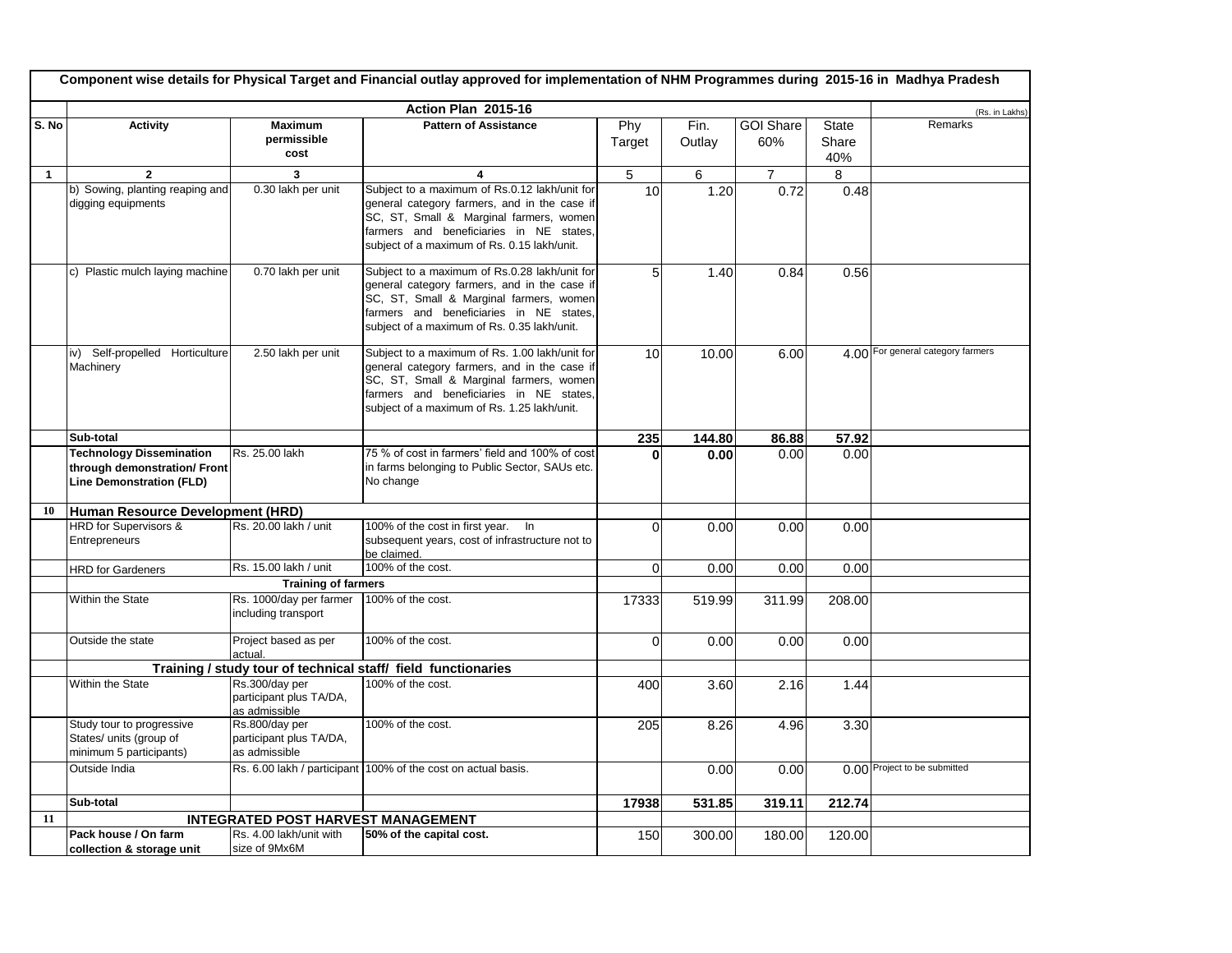|              | Component wise details for Physical Target and Financial outlay approved for implementation of NHM Programmes during 2015-16 in Madhya Pradesh            |                                                                                                               |                                                                                                                                                              |                |                |                         |                              |                                                                                                                                                         |  |  |
|--------------|-----------------------------------------------------------------------------------------------------------------------------------------------------------|---------------------------------------------------------------------------------------------------------------|--------------------------------------------------------------------------------------------------------------------------------------------------------------|----------------|----------------|-------------------------|------------------------------|---------------------------------------------------------------------------------------------------------------------------------------------------------|--|--|
|              |                                                                                                                                                           |                                                                                                               | Action Plan 2015-16                                                                                                                                          |                |                |                         |                              | (Rs. in Lakhs)                                                                                                                                          |  |  |
| S. No        | Activity                                                                                                                                                  | <b>Maximum</b><br>permissible<br>cost                                                                         | <b>Pattern of Assistance</b>                                                                                                                                 | Phy<br>Target  | Fin.<br>Outlay | <b>GOI Share</b><br>60% | <b>State</b><br>Share<br>40% | Remarks                                                                                                                                                 |  |  |
| $\mathbf{1}$ | $\overline{2}$                                                                                                                                            | 3                                                                                                             | 4                                                                                                                                                            | 5              | 6              | $\overline{7}$          | 8                            |                                                                                                                                                         |  |  |
|              | Integrated pack house with<br>facilities for conveyer belt,<br>sorting, grading units, washing,<br>drying and weighing.                                   | Rs. 50.00 lakh per unit<br>with size of 9Mx18M                                                                | Credit linked back-ended subsidy @ 35% of<br>the cost of project in general areas and 50%<br>of cost in case Hilly & Scheduled areas, per<br>beneficiary.    |                | 0.00           | 0.00                    |                              | 0.00 Minutes of SLEC meeting to be<br>submitted along with<br>details of<br>beneficiareis,<br>locaiton,<br>etc to<br>facilitate release of funds.       |  |  |
|              | Pre-cooling unit                                                                                                                                          | Rs. 25.00 lakh / unit with<br>capacity of<br>6MT.                                                             | Credit linked back-ended subsidy @ 35% of<br>the cost of project in general areas and 50%<br>of cost in case Hilly & Scheduled areas, per<br>beneficiary.    |                | 0.00           | 0.00                    | 0.00                         | d <sub>o</sub>                                                                                                                                          |  |  |
|              | Cold room (staging)                                                                                                                                       | Rs. 15.00 lakh/ unit of 30<br>MT capacity                                                                     | Credit linked back-ended subsidy @ 35% of<br>the cost of project in general areas and 50%<br>of cost in case Hilly & Scheduled areas, per<br>beneficiary.    |                | 0.00           | 0.00                    | 0.00                         | do                                                                                                                                                      |  |  |
|              | Mobile pre-cooling unit                                                                                                                                   | Rs. 25.00 lakh                                                                                                | Credit linked back-ended subsidy @ 35% of<br>the cost of project in general areas and 50%<br>of cost in case Hilly & Scheduled areas, per<br>beneficiarv.    |                | 0.00           | 0.00                    | 0.00                         | do                                                                                                                                                      |  |  |
|              | Cold Storage (Construction, Expansion and Modernisation)                                                                                                  |                                                                                                               |                                                                                                                                                              |                |                |                         |                              |                                                                                                                                                         |  |  |
|              | i) Cold storage units Type 1 -<br>basic mezzanine structure with 5,000 MT capacity)<br>large chamber (of >250 MT)<br>type with single temperature<br>zone | Rs. 8,000/MT, (max                                                                                            | Credit linked back-ended subsidy @ 35% of<br>the cost of project in general areas and 50%<br>of cost in case Hilly & Scheduled areas, per<br>beneficiary.    | 10             | 1400.00        | 840.00                  |                              | 560.00 Project to be submitted                                                                                                                          |  |  |
|              | Refer vans/ containers (general<br>areas)                                                                                                                 | Rs. 26.00 lakh for 9 MT<br>(NHM & HMNEH), and<br>prorata basis for lesser<br>capacity, but not below 4<br>MT. | Credit linked back-ended subsidy @ 35% of<br>the cost of project in general areas and 50%<br>of cost in case of Hilly & Scheduled areas, per<br>beneficiary. |                | 0.00           | 0.00                    |                              | 0.00 Minutes of SLEC meeting to be<br>submitted along<br>with<br>details of<br>beneficiareis,<br>locaiton,<br>etc<br>to<br>facilitate release of funds. |  |  |
|              | Ripening chamber (300 MT<br>capacity)                                                                                                                     | Rs. 1.00 lakh/MT.                                                                                             | -do-                                                                                                                                                         | $\overline{4}$ | 420.00         | 252.00                  | 168.00                       | do                                                                                                                                                      |  |  |
|              | Evaporative / low energy<br>cool chamber (8 MT)                                                                                                           | Rs. 5.00 lakh/unit                                                                                            | 50% of the total cost.                                                                                                                                       | 100            | 250.00         | 150.00                  | 100.00                       | do                                                                                                                                                      |  |  |
|              | Primary/ Mobile / Minimal<br>processing unit                                                                                                              | Rs. 25.00 lakh/unit.                                                                                          | Credit linked back-ended subsidy @ 40% of<br>the capital cost of project in general areas and<br>55% in case of Hilly & Scheduled areas, per<br>beneficiary. | $\Omega$       | 0.00           | 0.00                    | 0.00                         |                                                                                                                                                         |  |  |
|              | Low cost onion storage<br>structure (25 MT)                                                                                                               | Rs. 1.75 lakh/per unit                                                                                        | 50% of the total cost.                                                                                                                                       | 500            | 437.50         | 262.50                  | 175.00                       | do                                                                                                                                                      |  |  |
|              | Preservation Unit (Low cost)                                                                                                                              | Rs. 2 lakh/unit                                                                                               | 50% of the total cost.                                                                                                                                       | 5              | 5.00           | 3.00                    | 2.00                         | do                                                                                                                                                      |  |  |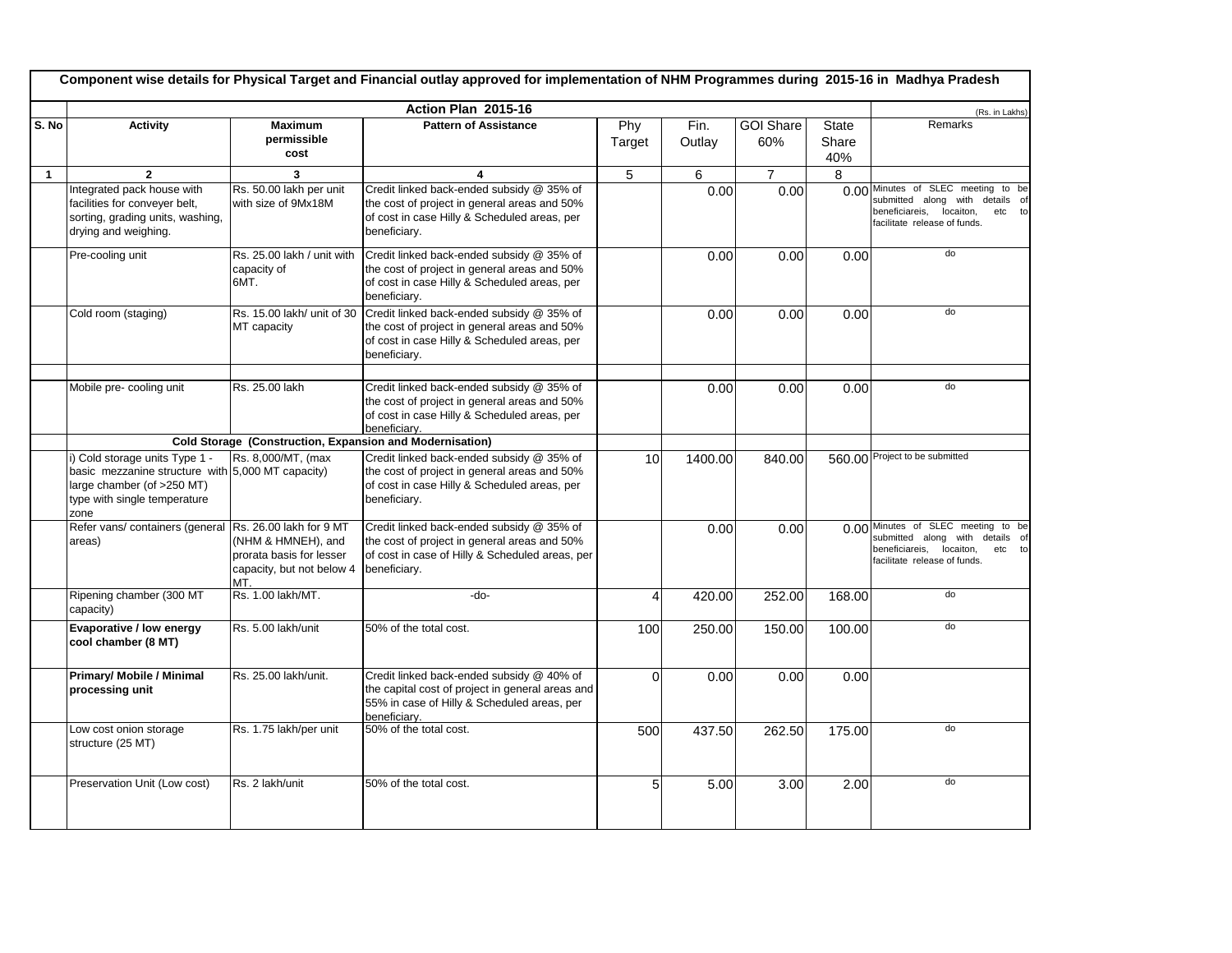|              | Component wise details for Physical Target and Financial outlay approved for implementation of NHM Programmes during 2015-16 in Madhya Pradesh                                     |                                                                                                                     |                                                                                                                                                               |                |                |                         |                |                |  |  |
|--------------|------------------------------------------------------------------------------------------------------------------------------------------------------------------------------------|---------------------------------------------------------------------------------------------------------------------|---------------------------------------------------------------------------------------------------------------------------------------------------------------|----------------|----------------|-------------------------|----------------|----------------|--|--|
|              |                                                                                                                                                                                    |                                                                                                                     | Action Plan 2015-16                                                                                                                                           |                |                |                         |                | (Rs. in Lakhs) |  |  |
| S. No        | <b>Activity</b>                                                                                                                                                                    | <b>Maximum</b><br>permissible<br>cost                                                                               | <b>Pattern of Assistance</b>                                                                                                                                  | Phy<br>Target  | Fin.<br>Outlay | <b>GOI Share</b><br>60% | State<br>Share | Remarks        |  |  |
|              |                                                                                                                                                                                    |                                                                                                                     |                                                                                                                                                               |                |                |                         | 40%            |                |  |  |
| $\mathbf{1}$ | $\overline{2}$                                                                                                                                                                     | 3                                                                                                                   | 4                                                                                                                                                             | 5              | 6              | $\overline{7}$          | 8              |                |  |  |
|              | Pusa Zero energy cool chamber Rs. 4000 per unit<br>$(100 \text{ kg})$                                                                                                              |                                                                                                                     | 50% of the total cost.                                                                                                                                        | $\Omega$       | 0.00           | 0.00                    | 0.00           |                |  |  |
|              | Sub-total                                                                                                                                                                          |                                                                                                                     |                                                                                                                                                               | 769.00         | 2812.50        | 1687.50                 | 1125.00        |                |  |  |
| 12           |                                                                                                                                                                                    |                                                                                                                     | <b>ESTABLISHMENT OF MARKETING INFRASTRUCTURE FOR HORTICULTURAL</b>                                                                                            |                |                |                         |                |                |  |  |
|              | Rural Markets/ Apni<br>mandies/Direct markets                                                                                                                                      | Rs. 25.00 lakh                                                                                                      | Credit linked back-ended subsidy @ 40% of<br>the capital cost of project in general areas and<br>55% in case of Hilly & Scheduled areas, per<br>beneficiary.  | $\overline{c}$ | 20.00          | 12.00                   | 8.00           |                |  |  |
|              | Retail Markets/ outlets<br>(environmentally controlled)                                                                                                                            | Rs. 15.00 lakh / unit                                                                                               | Credit linked back-ended subsidy @ 35% of<br>the capital cost of project in general areas and<br>50% in case of Hilly & Scheduled areas, per<br>beneficiarv.  | $\overline{2}$ | 10.50          | 6.30                    | 4.20           |                |  |  |
|              | <b>Static/Mobile Vending Cart/</b><br>platform with cool chamber.                                                                                                                  | Rs. 30,000/ unit                                                                                                    | 50% of total cost.                                                                                                                                            | $\mathbf 0$    | 0.00           | 0.00                    | 0.00           |                |  |  |
|              | Sub-total                                                                                                                                                                          |                                                                                                                     |                                                                                                                                                               | 4.00           | 30.50          | 18.30                   | 12.20          |                |  |  |
|              | Functional Infrastructure for:                                                                                                                                                     |                                                                                                                     |                                                                                                                                                               |                |                |                         |                |                |  |  |
|              | Collection, sorting/ grading,<br>packing units etc.                                                                                                                                | Rs.15.00 lakh                                                                                                       | Credit linked back-ended subsidy @ 40% of<br>the capital cost of project in general areas and<br>55 % in case of Hilly & Scheduled areas, per<br>beneficiary. | 2.00           | 12.00          | 7.20                    | 4.80           |                |  |  |
|              | Quality control/ analysis lab                                                                                                                                                      | Rs. 200.00 lakh                                                                                                     | 100% of the total cost to public sector as<br>credit linked back ended subsidy.                                                                               | 0.00           | 0.00           | 0.00                    | 0.00           |                |  |  |
|              | Quality control/ analysis lab                                                                                                                                                      | Rs. 200.00 lakh                                                                                                     | 50% of cost to private sector as credit linked<br>back ended subsidy.                                                                                         | 0.00           | 0.00           | 0.00                    | 0.00           |                |  |  |
|              | Gravity operated rope way in<br>hilly areas                                                                                                                                        | Rs. 15.00 lakh/km                                                                                                   | Credit linked back-ended subsidy @ 50% of<br>capital costs in Hilly areas.                                                                                    | 0.00           | 0.00           | 0.00                    | 0.00           |                |  |  |
|              | Sub-total                                                                                                                                                                          |                                                                                                                     |                                                                                                                                                               | 2.00           | 12.00          | 7.20                    | 4.80           |                |  |  |
| 13           |                                                                                                                                                                                    | <b>Mission Management</b>                                                                                           |                                                                                                                                                               |                |                |                         |                |                |  |  |
|              | State & Districts Mission Offices 5% of total annual<br>and implementing agencies for<br>administrative expenses,<br>project, preparation,<br>computerization, contingency<br>etc. | expenditure on the basis<br>of appraised needs to<br>State Horticulture Mission<br>(SHM) / implementing<br>Agencies | 100% assistance.                                                                                                                                              | $\Omega$       | 306.40         | 183.84                  | 122.56         |                |  |  |
|              | Institutional Strengthening,<br>hire/purchase of vehicles,<br>hardware/software                                                                                                    | Project based                                                                                                       | 100% assistance.                                                                                                                                              | $\Omega$       | 25.00          | 15.00                   | 10.00          |                |  |  |
|              | Seminars, conferences, workshops, exhibitions, Kisan<br>Mela, horticulture shows, honey festivals etc. including<br>SAGY                                                           |                                                                                                                     |                                                                                                                                                               |                |                |                         |                |                |  |  |
|              | International level                                                                                                                                                                | Rs. 7.50 lakh per event.                                                                                            | 100% of cost per event of 4 days, on pro rata<br>basis.                                                                                                       |                |                | 0.00                    | 0.00           |                |  |  |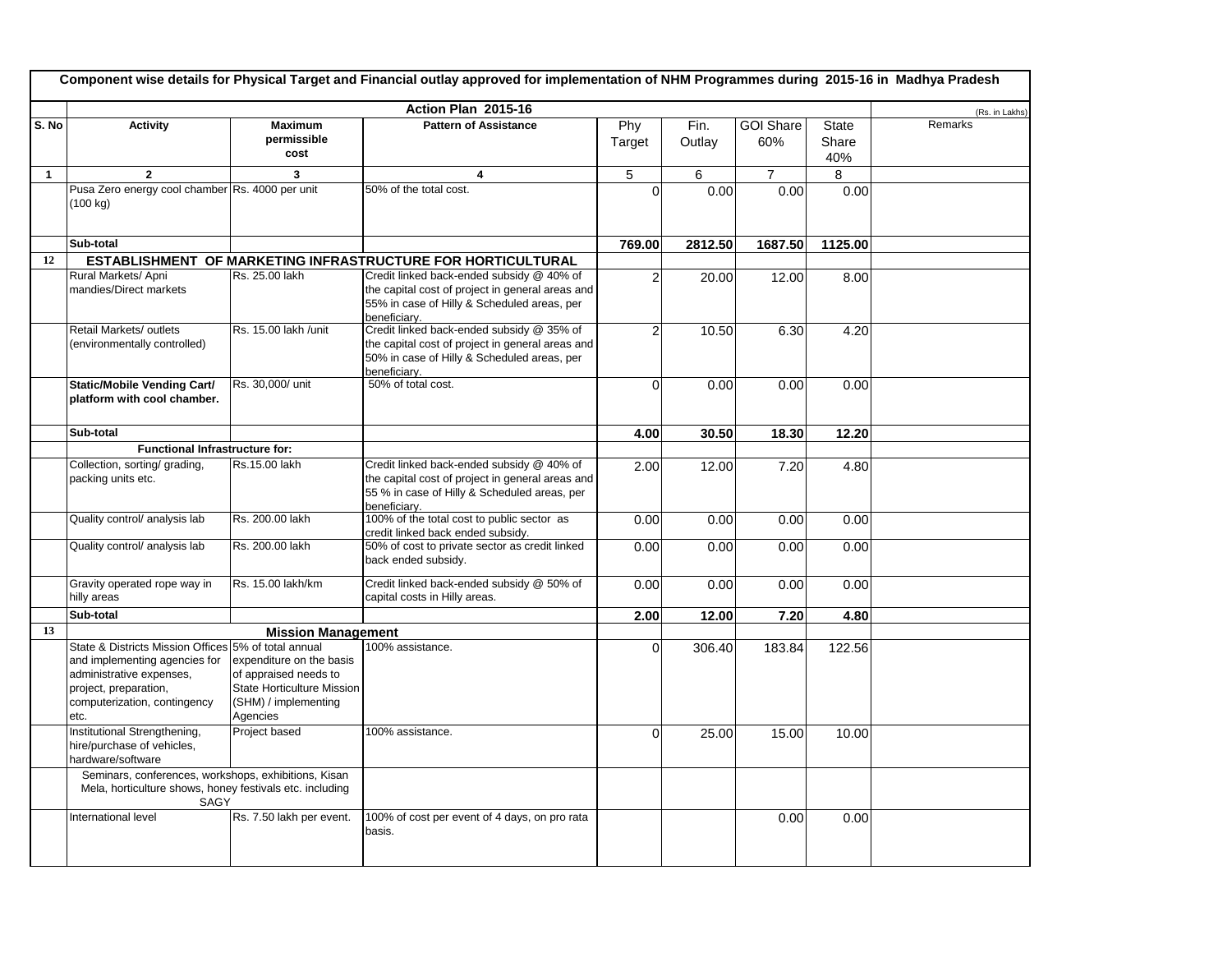| Component wise details for Physical Target and Financial outlay approved for implementation of NHM Programmes during 2015-16 in Madhya Pradesh |                                                                                                                                                                                                                                                                                          |                                                                                                                                                  |                                                                                |                |                |                         |                       |                                                                                                                                                 |  |
|------------------------------------------------------------------------------------------------------------------------------------------------|------------------------------------------------------------------------------------------------------------------------------------------------------------------------------------------------------------------------------------------------------------------------------------------|--------------------------------------------------------------------------------------------------------------------------------------------------|--------------------------------------------------------------------------------|----------------|----------------|-------------------------|-----------------------|-------------------------------------------------------------------------------------------------------------------------------------------------|--|
|                                                                                                                                                |                                                                                                                                                                                                                                                                                          | (Rs. in Lakhs)                                                                                                                                   |                                                                                |                |                |                         |                       |                                                                                                                                                 |  |
| S. No                                                                                                                                          | <b>Activity</b>                                                                                                                                                                                                                                                                          | <b>Maximum</b><br>permissible<br>cost                                                                                                            | <b>Pattern of Assistance</b>                                                   | Phy<br>Target  | Fin.<br>Outlay | <b>GOI Share</b><br>60% | State<br>Share<br>40% | Remarks                                                                                                                                         |  |
| $\mathbf{1}$                                                                                                                                   | $\overline{2}$                                                                                                                                                                                                                                                                           | 3                                                                                                                                                | 4                                                                              | 5              | 6              | $\overline{7}$          | 8                     |                                                                                                                                                 |  |
|                                                                                                                                                | National level                                                                                                                                                                                                                                                                           | Rs. 5.00 lakh per event.                                                                                                                         | 100% of cost per event of two days.                                            | $\mathbf{1}$   | 5.00           | 3.00                    | 2.00                  |                                                                                                                                                 |  |
|                                                                                                                                                | State level                                                                                                                                                                                                                                                                              | Rs. 3.00 lakh / event                                                                                                                            | 100% assistance subject to a maximum of<br>Rs.3.00 lakh per event of two days. | $\overline{4}$ | 12.00          | 7.20                    | 4.80                  |                                                                                                                                                 |  |
|                                                                                                                                                | <b>District level</b>                                                                                                                                                                                                                                                                    | Rs. 2.00 lakh / event                                                                                                                            | 100% assistance subject to a maximum of<br>Rs.2.00 lakh per event of two days. | 40             | 80.00          | 48.00                   | 32.00                 |                                                                                                                                                 |  |
|                                                                                                                                                | Information dissemination<br>through publicity, printed<br>literature etc and local<br>advertisements                                                                                                                                                                                    | Rs. 0.40 lakh/ block                                                                                                                             | 100% of cost.                                                                  | 40             | 16.00          | 9.60                    | 6.40                  |                                                                                                                                                 |  |
|                                                                                                                                                | Development of technology<br>packages in electronic form to<br>be shared through IT network                                                                                                                                                                                              | Rs. 1.00 lakh/ district                                                                                                                          | 100% of Cost                                                                   | 40             | 20.00          | 12.00                   | 8.00                  |                                                                                                                                                 |  |
|                                                                                                                                                | Technical Support Group (TSG)<br>at State Level for hiring<br>experts/staff, studies,<br>monitoring & concurrent<br>evaluation/evaluation, mass<br>media, publicity, video<br>conference etc.                                                                                            | Project based, subject to<br>a ceiling of Rs. 50.00<br>lakh per annum/state                                                                      | 100% of cost                                                                   | $\Omega$       | 5.00           | 3.00                    | 2.00                  |                                                                                                                                                 |  |
|                                                                                                                                                | Promotion of Farmer Producers<br>Organization/ FPO/FIG Farmer<br>Interest Groups of 15-20<br>farmers/20 ha, Growers<br>Associations and tie up with<br>Financial Institution and<br>Aggregators.                                                                                         | As per norms issued by<br>SFAC.                                                                                                                  | As per norms issued by SFAC from time to<br>time.                              | $\Omega$       | 0.00           | 0.00                    | 0.00                  |                                                                                                                                                 |  |
|                                                                                                                                                | Baseline survey and<br>Strengthening horticultural<br>statistical data base                                                                                                                                                                                                              | Rs. 100.00 lakh for large<br>states, Rs. 50.00 lakh for related activities.<br>small states and Rs.<br>25.00 lakh for very small<br>states/ UTs. | 100% of cost as one time grant on survey                                       | $\Omega$       | 35.00          | 21.00                   |                       | 14.00 Minutes of SLEC meeting to be<br>submitted along with details of<br>beneficiareis,<br>locaiton,<br>etc to<br>facilitate release of funds. |  |
|                                                                                                                                                | I. National Level                                                                                                                                                                                                                                                                        |                                                                                                                                                  |                                                                                |                |                |                         |                       |                                                                                                                                                 |  |
|                                                                                                                                                | Technical Support Group (TSG) Rs. 5.00 crore per annum 100% of cost.<br>at National Level for hiring<br>experts/staff, studies, Seminar/<br>Workshops,<br>training,<br>contingencies,<br>monitoring &<br>evaluation,<br>mass<br>media,<br>publicity, video conference etc<br>as per G.3. |                                                                                                                                                  |                                                                                | $\Omega$       | 0.00           | 0.00                    | 0.00                  |                                                                                                                                                 |  |